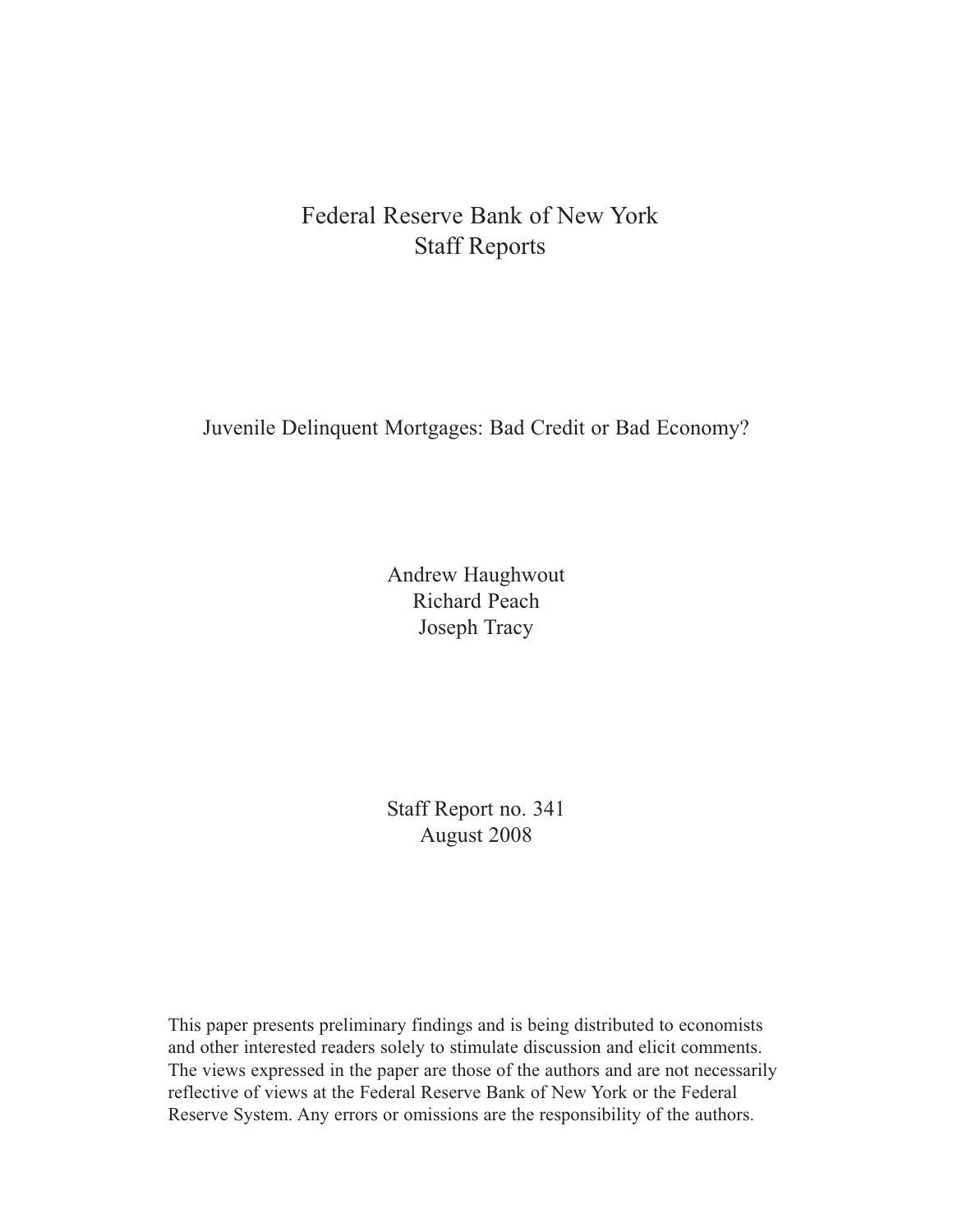#### **Juvenile Delinquent Mortgages: Bad Credit or Bad Economy?**

Andrew Haughwout, Richard Peach, and Joseph Tracy *Federal Reserve Bank of New York Staff Reports*, no. 341 August 2008 JEL classification: G21, R21

#### **Abstract**

We study early default, defined as serious delinquency or foreclosure in the first year, among nonprime mortgages from the 2001 to 2007 vintages. After documenting a dramatic rise in such defaults and discussing their correlates, we examine two primary explanations: changes in underwriting standards that took place over this period and changes in the economic environment. We find that while credit standards were important in determining the probability of an early default, changes in the economy after 2004 especially a sharp reversal in house price appreciation—were the more critical factor in the increase in default rates. A notable additional result is that despite our rich set of covariates, much of the increase remains unexplained, even in retrospect. Thus, the fact that the credit markets seemed surprised by the rate of early defaults in the 2006 and 2007 nonprime vintages becomes more understandable.

Key words: housing, mortgage default, subprime mortgages

Haughwout: Federal Reserve Bank of New York. Peach: Federal Reserve Bank of New York. Tracy: Federal Reserve Bank of New York. Address correspondence to Andrew Haughwout (e-mail: andrew.haughwout@ny.frb.org). The authors wish to thank Jonathan Stewart and especially Ebiere Okah for excellent assistance with the data. The views expressed in this paper are those of the authors and do not necessarily reflect the position of the Federal Reserve Bank of New York or the Federal Reserve System.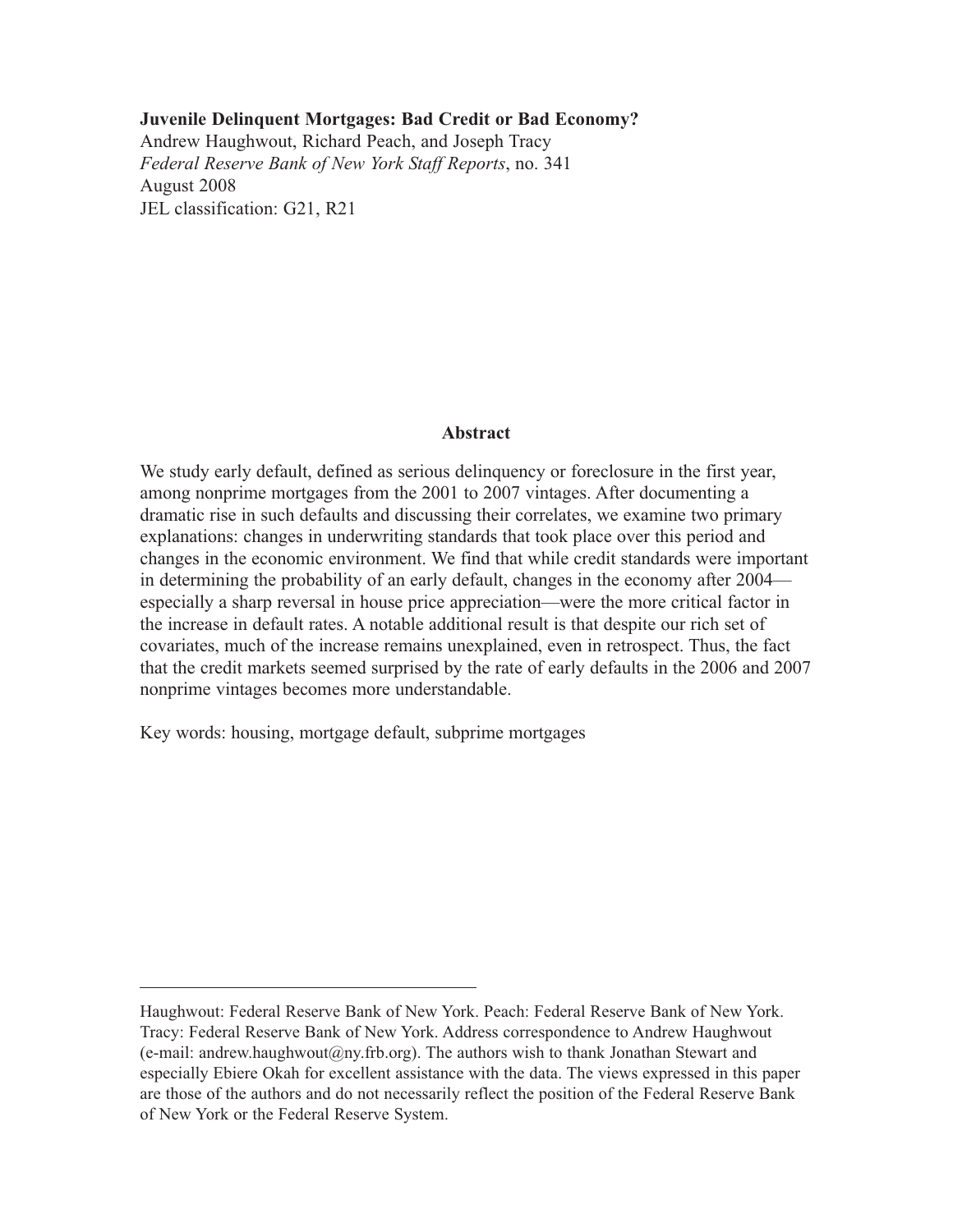Gee, Officer Krupke, we're very upset; We never had the love that ev'ry child oughta get. We ain't no delinquents, We're misunderstood. Deep down inside us there is good!

"Gee, Officer Krupke" – *West Side Story*

Rapid increases in US residential mortgage defaults during 2007 and into 2008 captured the attention of researchers, the public and policy makers, and had a chilling effect on credit markets worldwide. While these increases were noted originally in the nonprime market, foreclosure increases have in more recent months begun to spill over into the prime market. This paper studies a part of this phenomenon, early defaults in the nonprime market.

Historically, four key characteristics ("risk factors" or "underwriting criteria") have been thought to determine the probability that a mortgagor will default. Those factors are the loan-tovalue ratio  $(LTV)^1$ , the debt service-to-income ratio (DTI), the mortgagor's credit score, and the extent to which the mortgagor's income and assets have been verified by third party sources such as employers, tax returns, and bank account statements. To expand the potential pool of borrowers, nonprime (subprime and alt-a) mortgages by design relaxed one or more of these underwriting criteria beyond the margins required for prime mortgage loans. A direct consequence is that we would expect the default experience of these relatively new mortgage products to be worse than that of prime loans. Indeed, industry data confirm that the performance of the very first vintages of nonprime loans was significantly worse than that of prime loans.<sup>2</sup>

Nonetheless, as shown in Figure 1, beginning with the 2005 vintage the performance of nonprime mortgage loans became notably worse than previous vintages. The performance of the 2006 vintage deteriorated even further. By 12 months following origination, the 2005 vintage

http://www.mortgagebankers.org/files/Research/NDSFactSheet.pdf for details.

 $1$  The LTV is calculated by taking the ratio of the mortgage balance to the value of the home. LTVs are typically expressed as a number ranging from 0 to 100 or higher. If the borrower has "negative equity" where the mortgage balance exceeds the value of the home, the LTV will exceed 100.

<sup>&</sup>lt;sup>2</sup> The National Delinquency Survey published by the Mortgage Bankers Association of America (MBA) is one of the main sources of information on mortgage loan performance, including nonprime loans. However, it should be noted that mortgages are placed into these categories based on the servicer rather than the individual loan. Thus, if more than 50 percent of a servicer's portfolio is nonprime loans, then all of that firm's loans are lumped into the subprime category. Alt-a mortgages, according to the MBA, are divided between the prime and subprime groups. See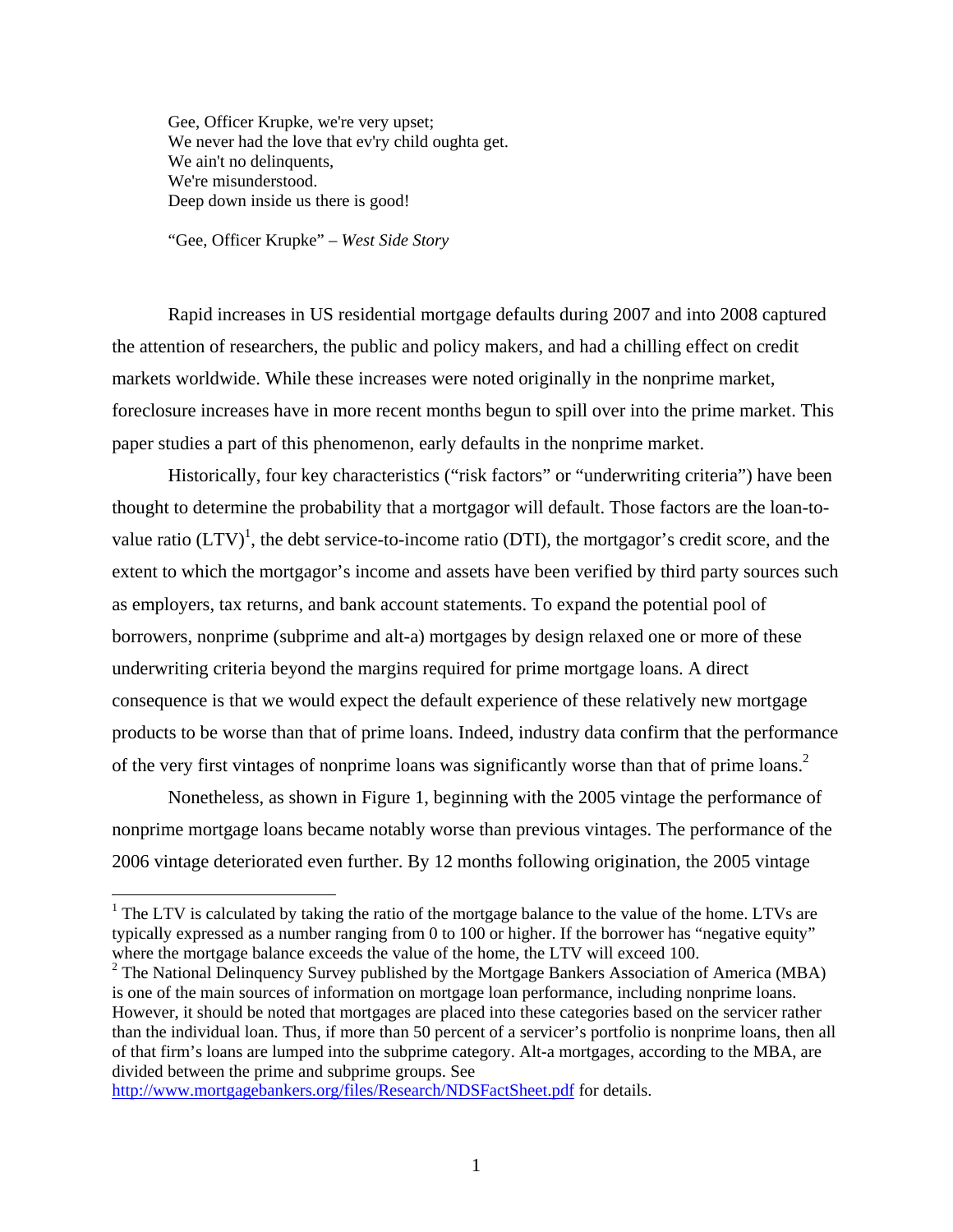had a 90 day or more delinquency rate that was not reached by the 2003 vintage for 20 months, and the 2006 vintage at 12 months had a rate that was not reached by the 2003 vintage even by 30 months. Moreover, this sharp decline in loan performance was a surprise to investors in these loans in that to a large extent it seemed unexplained by the observed risk characteristics.

The sharp increase in defaults *very* early in the life of the loans suggests the moniker "juvenile delinquents." In the case of nonprime adjustable rate mortgages (ARMs), defaults often occurred well before the first interest rate reset while the initial "teaser" rate was still in effect. We define an "early default" as a mortgage that is 90 or more days delinquent within the first year after origination. We use this window since performance warranties by originators often covered the first year. The reasoning was that any serious underwriting problems with mortgages typically would manifest themselves within the first year. In our data, 10 percent of nonprime loans originated in 2007 experienced an early default, as compared to 2.7 percent of similar loans originated in 2003.

The purpose of this paper is to explore potential explanations for the sharp rise in early defaults of the 2005 through 2007 vintages of nonprime mortgages. We will examine how much of the deterioration in the early performance of these mortgages can be explained by changing risk characteristics of nonprime mortgages over time (i.e. "bad credit"). New and existing home sales peaked in late 2005 in many housing markets, and house prices began to soften and then to decline as these housing markets cooled. We will also explore the extent to which house price dynamics over the housing cycle as well as other local economic factors help to explain the early default behavior of the more recent vintages of nonprime mortgages (i.e. "bad economy"). Importantly, we will investigate the extent to which the effect of house price dynamics on early defaults depends on the risk profile of mortgages in a vintage – that is, are there important interaction effects that help to determine a vintage's share of juvenile delinquent mortgages in that vintage.

 The next section provides a brief literature review of selective papers that are relevant to our analysis. We next describe our primary data source and discuss the evolution of the four basic risk factors for nonprime mortgages from 2001 to 2007. We provide tabulations of these risk characteristics and early default rates. We then turn to a multivariate analysis of early

2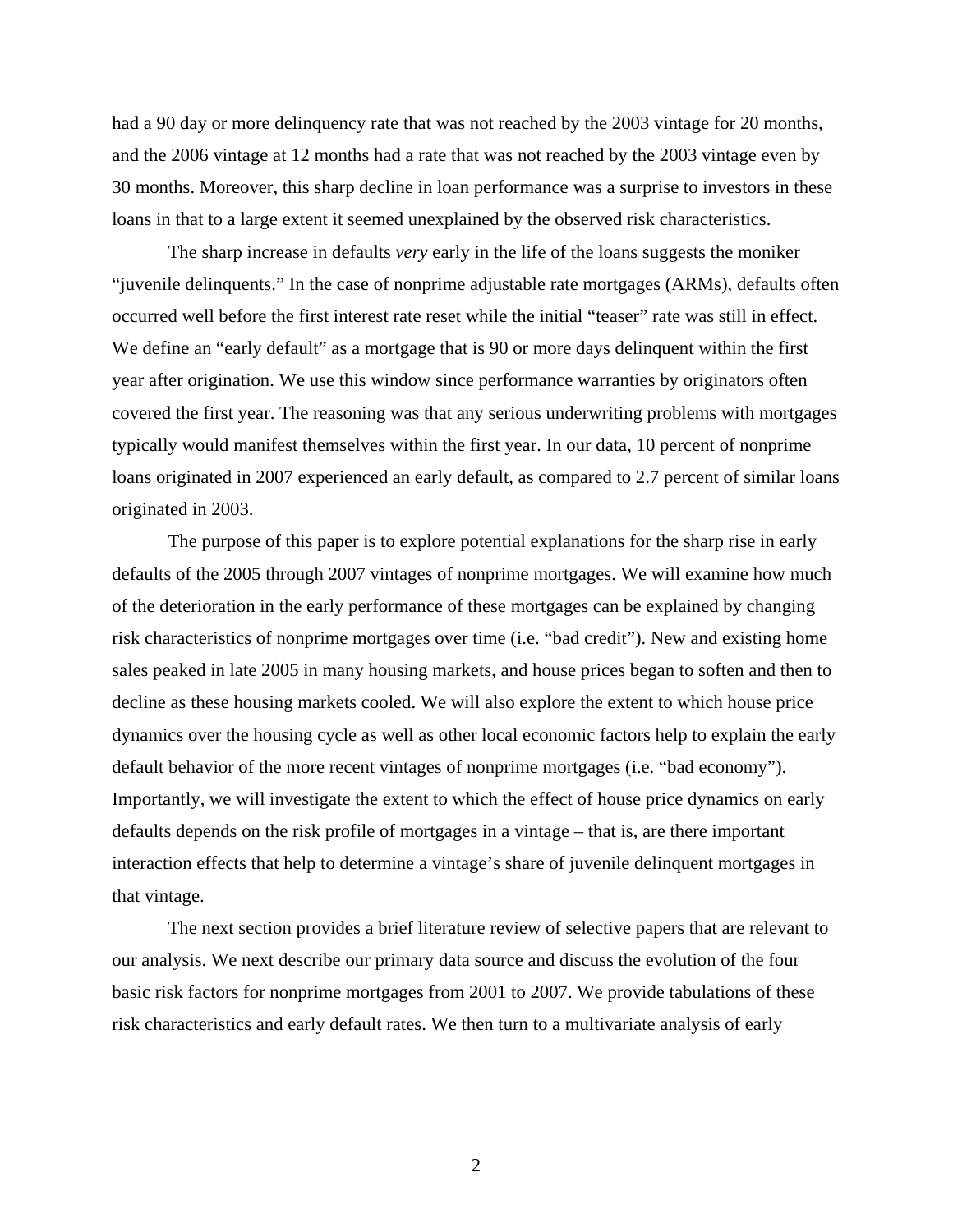defaults. The final section draws insights from our analysis for the current housing policy debate and concludes.

#### *Review of Past Literature*

1

Residential mortgages are complex financial instruments that confer important options on the borrower. The extensive body of previous research on residential mortgage default has adapted option theory to the study of mortgage valuation, since there exist well-developed theory and empirical methods for valuing financial derivatives and their exercise (Black and Scholes 1973).

An important feature of most residential mortgages is that they are "non-recourse" loans, either de jure or de facto. This means that in the event of a default, creditors can sell the house to cover the loan balance, but typically do not legally pursue the borrower for any deficiency.<sup>4</sup> This creates a "put" option for the borrower which he/she can exercise if the house value falls sufficiently relative to the loan balance. In addition to this default option, borrowers may continue to make the scheduled payments until the mortgage debt is discharged, or prepay the mortgage either by selling the house and paying off the balance on the mortgage or by refinancing into a new loan (Kau, Keenan, Mueller and Epperson, 1995). The option to prepay is often referred to as the "call" option that borrowers hold when they take out a mortgage.

Foote Gerardi and Willen (2008) succinctly summarize the prediction of option theory for default when they argue that negative equity is a necessary but not a sufficient condition for default. Borrowers with positive equity ought to rarely if ever default, since (in the event of an idiosyncratic shock such as illness, loss of job or divorce) they can sell the house or refinance the mortgage. Borrowers with negative equity, on the other hand, may default in the face of similar shocks, since the option to refinance and/or sell the house is conditional on being able to raise cash to cover the difference between the mortgage balance and the proceeds of a sale or a new mortgage (Foster and Van Order, 1984, Vandell, 1995).

Even borrowers with negative equity, however, default less frequently than simple models would predict (see Vandell 1995 for a summary of the empirical evidence and Elul 2006

<sup>&</sup>lt;sup>4</sup> While legal pursuit of borrowers' assets to cover deficiencies is available in most states, it is often restricted. In California, for example, deficiency judgments are not allowed for owner-occupied one to four-family homes (Pence 2003).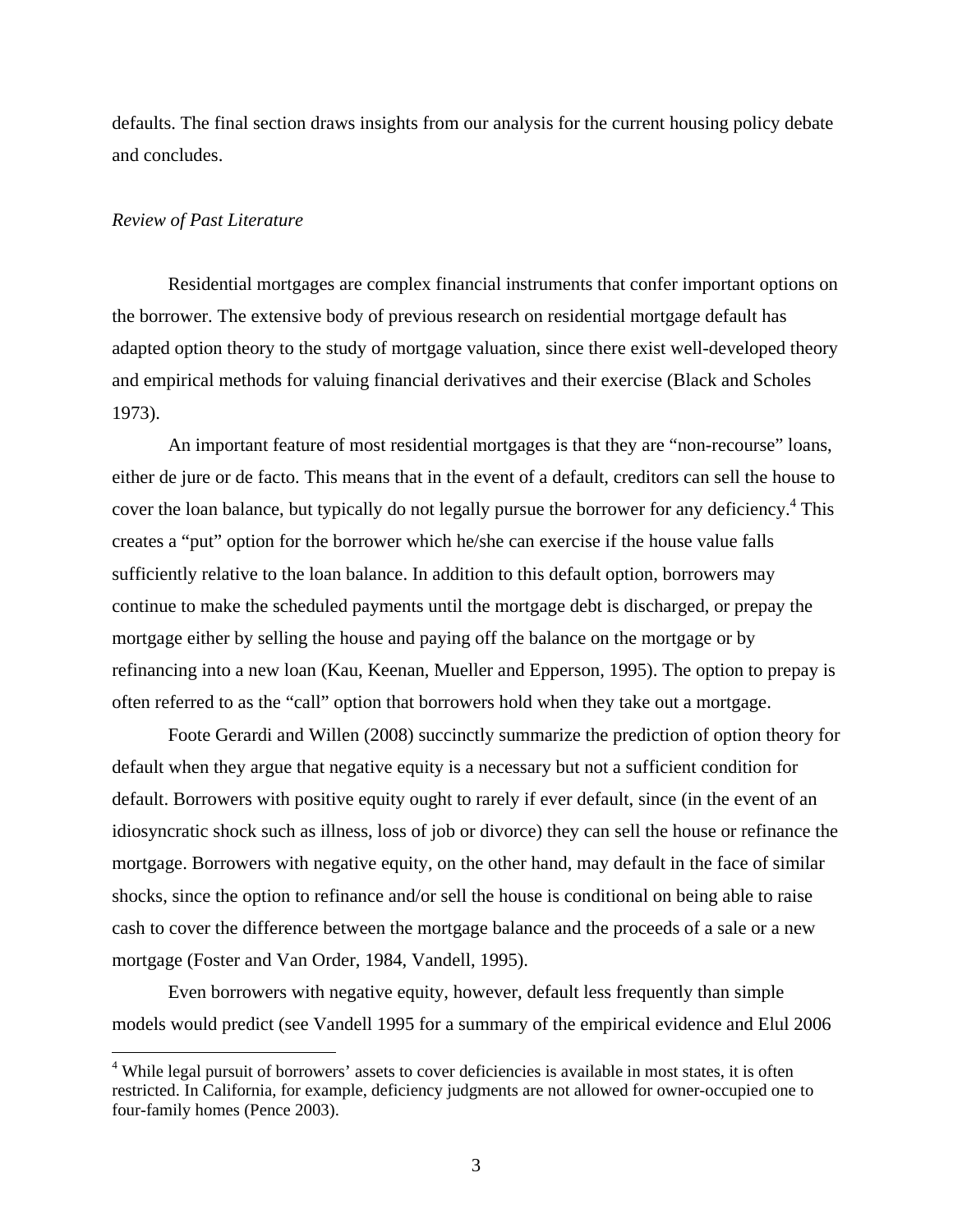for an update). For an owner occupant considering default, transactions costs include moving costs, the cost of purchasing or renting a new residence, and damage to one's credit score resulting in higher future borrowing costs. All told, some authors have argued that these costs can typically range from 15 to 30% of the value of the house, helping to explain why default appears to be underexercised relative to the simple option-theoretic prediction (Cunningham and Hendershott, 1984). Investors face fewer of these transaction costs and therefore may be more likely to default for a given LTV level. $5$ 

As noted by many authors, exercise of the default option will be related to the value of the prepayment option, regardless of the borrower's equity in the property (Schwartz and Torous 1993, Vandell 1993, Elul 2006). This suggests that in evaluating the prevalence of default, we must account for the value of the option to sell the house or refinance the mortgage. The typical approach to this problem is to estimate a duration model that simultaneously accounts for the competing risks of prepayment and default (Deng, Quigley and Van Order 2000). An additional advantage of this approach is that it allows insight into the value of a particular mortgage, or mortgage backed security. While our ambitions in the current study are more modest, we must remain attentive in both the specification of our models and the interpretation of our results to the fact that even early defaults may be affected by the availability of prepayment (Deng and Gabriel 2006).

 In addition, Kau, Keenan and Kim (1993) argue that the apparent underexercise of the default option is partly explained by the fact that continuing to make payments preserves the borrower's ability to default or sell the house in the future. That is, exercise of the default option depends on the future value of both living in the house and selling the house, either in the marketplace or through default (effectively selling the house to the lender).

 Much of the empirical research conducted on mortgage default over the last two decades has focused on the large market for prime/conforming or FHA mortgages. Most relevant for our study is recent work on the FHA market segment, which serves borrowers who are similar to the nonprime sample we study.

<sup>&</sup>lt;sup>5</sup> Besides not incurring any moving costs, investors may also not face the same increase in future borrowing costs in the event of a default. If the housing investment is held in a limited liability corporation, then a default would not affect the owner's personal credit rating. In this case, we are more confident that the borrower would be identified as an "investor" in the LoanPerformance data.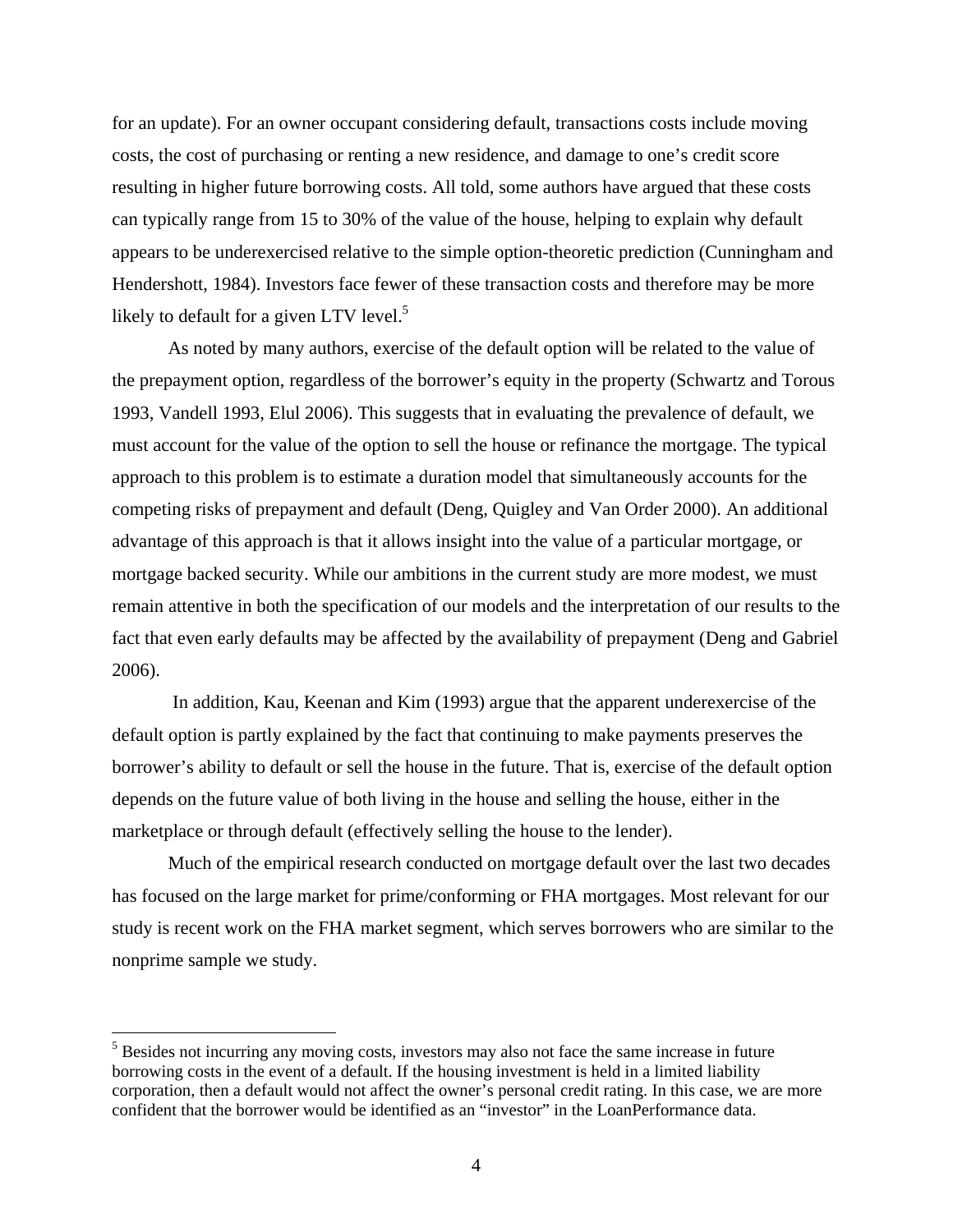Deng and Gabriel (2006) and An, Bostic, Deng and Gabriel (2007) present competing risk estimates for a sample of FHA purchase loans originated between 1992 and 1996. In these studies, lower FICO scores are associated with higher default rates and somewhat lower prepayment rates. Higher local unemployment rates have little effect on default rates. However, higher local unemployment is associated with lower prepayments among FHA borrowers. Finally, higher LTVs – or measures of the probability that the put option is "in the money" – raise both the default risk, particularly for borrowers with low FICO scores.

Very recently, studies of subprime mortgages have become more common, as their market share has expanded. Pennington-Cross and Ho (2006) provide a detailed analysis of the performance of subprime mortgages over the period leading up to the crash in the housing market. Their analysis provides insights into the behavior of these mortgages in a general environment of rising house prices. They use LoanPerformance data on subprime mortgages that were originated between 1998 and 2005. Loans were followed for up to five years or the end of 2005. Fixed rate mortgages are contrasted to the hybrid 2/28 adjustable mortgage. Like the two FHA studies, Pennington-Cross and Ho find that borrowers with lower credit scores are more likely to default, and that local unemployment rates seem to have little effect on default. In an interesting contrast with the FHA results, Pennington-Cross and Ho find that among subprime borrowers, higher LTVs raise the default risk but lower the prepayment risk.

Gerardi, Shapiro and Willen (2007) take a non-traditional approach to analyzing mortgage default. Using Massachusetts deed records from January 1987 to August 2007, they compile a panel data set tracking purchases, refinances, sales and foreclosures on all residential properties in the state. The strength of this data is the ability to follow the same property though different owners, as well as across different mortgages for a given owner. This is in contrast to the typical loan level data which tracks a given mortgage over its life, but does not permit linking mortgages over time for the same borrower or the same property.

A weakness of the deed based data is that it lacks information on the characteristics of the borrower and some characteristics of the mortgage. The deed records indicate the mortgage originator. The authors identify subprime mortgages by matching the originator to a Department of Housing and Urban Development list of subprime lenders, and estimate a competing risk model of the outcomes of distinct "ownership experiences." Starting with a home purchase, they

<sup>&</sup>lt;sup>9</sup> As noted earlier, they control for average household income for the census tract.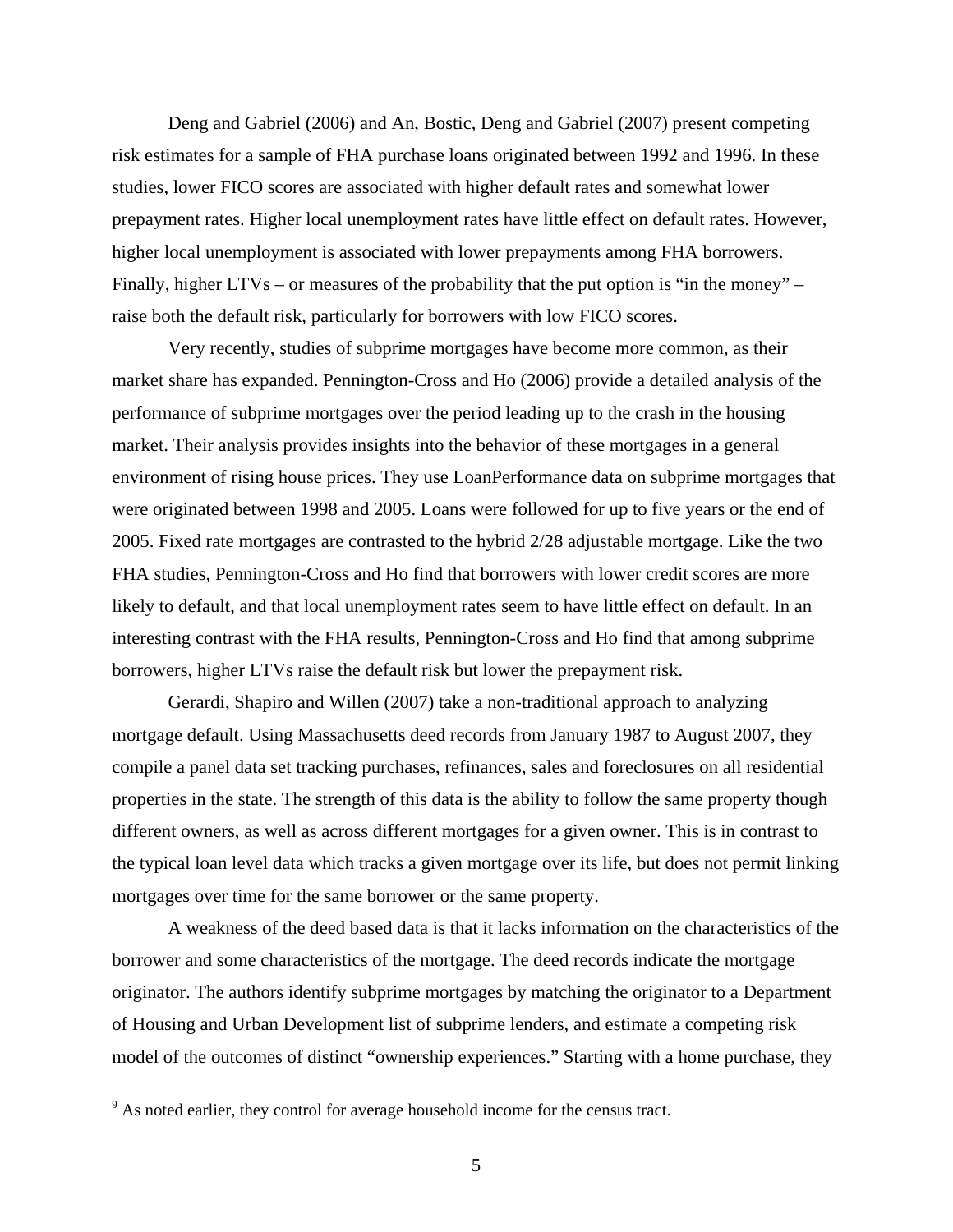follow the household until the home is sold or goes into foreclosure. A key finding by Gerardi *et al* (2007) is the important role of house price appreciation on the likelihood of a foreclosure. Cumulative price appreciation since the date of the house purchase exerts a sizeable downward effect on the probability that the ownership experience ends in a foreclosure. The authors impose symmetry in the effect of price appreciation and price depreciation. It would be useful to know if nominal losses are relatively more important at generating defaults than nominal gains are at preventing defaults. The authors do not include a negative equity indicator for the current mortgage due to worries over the endogeneity of this indicator variable.

Gerardi *et al* (2007) report that ownership experiences that begin with a subprime mortgage are much more likely to end in a default than observably similar ownership experiences that begin with a prime mortgage. Here it is important to keep in mind that the authors are not able to control for some key characteristics of the borrower such as income and credit score.<sup>9</sup> It is not clear, then, how much of the difference in default rates across ownership experiences could be explained by differences in these borrower specific risk factors. Foote, Gerardi and Willen (2008) use the same data set to examine the specific role of negative equity in default behavior. The authors confirm many of the results in Gerardi *et al* (2007), including the higher likelihood of default among subprime borrowers, and find additional evidence that borrowers in a negative equity position – whether the mortgage is prime or not – are more likely to default. Our focus on the nonprime market segment will allow us to determine the effect of negative equity on borrowers in particularly high cost mortgages.

Demyanyk and van Hemert (2008) adopt an approach similar to ours in their analysis of subprime mortgages. Using LoanPerformance data, which we discuss in more detail below, they examine the likelihood that a mortgage is either 60 or more days delinquent or in foreclosure within the first twelve months following origination. Their principal aim is to see to what extent changes in the distribution of risk factors can explain the deterioration in the early performance of subprime mortgages in 2005 and 2006. We will contrast our findings to theirs in greater detail later in the paper. The authors conclude that declining underwriting standards, particularly reflected in increasing LTVs at origination, are the dominant force explaining the rapid rise in early delinquency and defaults among subprime borrowers.

One important difference between our approach and that of Demyanyk and van Hemert involves the treatment of house price appreciation. While we follow previous literature by

6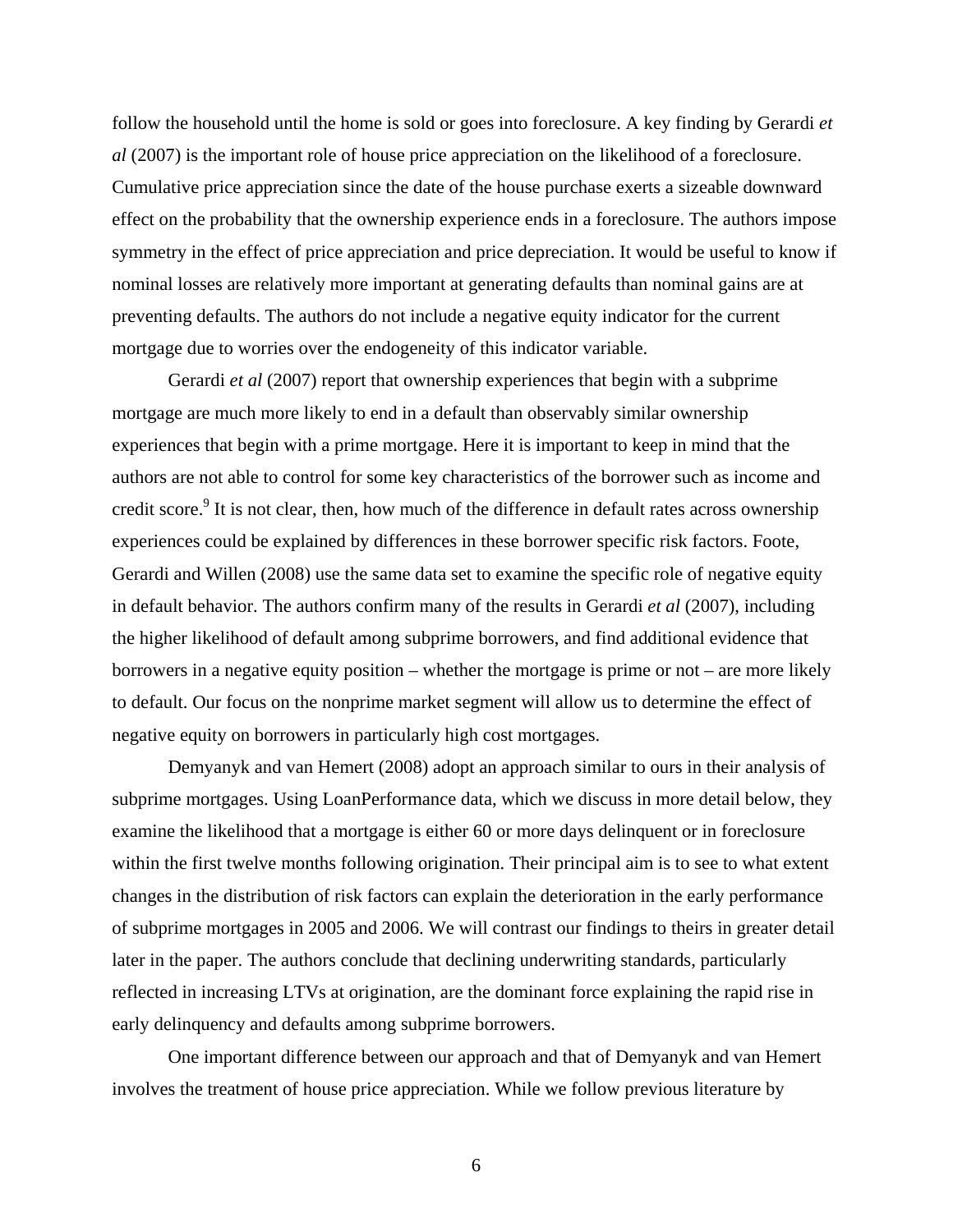controlling for an updated LTV using current house price information, Demyanyk and van Hemert control for the initial LTV and treat house price appreciation as an independent effect on the default probability. This approach misses what we believe is an important interaction between house price dynamics and origination LTV, and complicates the evaluation of the borrower's put option. We discuss the separate effects of updated LTV and house price appreciation below. In addition, Demyanyk and van Hemert impose that house price increases and decreases have a symmetric impact on defaults. We test for asymmetric effects.

A second difference in approaches is that Demyanyk and van Hemert include the mortgage rate as a control variable in their empirical specifications. The mortgage rate has the largest standardized marginal effect in their specifications. The coefficient on the mortgage rate reflects the impact on early performance from variation in mortgage rates that is orthogonal to the other risk factors in their specification. One possibility is that this residual rate variation reflects risk factors observed in the underwriting but not fully reflected in the data by the recorded risk measures. Alternatively, this variation could reflect the degree of competition in the local lending markets, differences in bargaining skill across different borrowers, or lagged performance of mortgages in the local lending market. It is not clear, then, what specifically the mortgage rate is capturing in their analysis. We do not include the loan-specific mortgage rate in our empirical specifications, since our aim is to evaluate the extent to which standard observable risk factors can account for the rise in early defaults.

#### *Nonprime Mortgage Data and Tabulations on Early Defaults*

#### *Loan Performance Data*

 $\overline{a}$ 

Our mortgage data come from FirstAmerican CoreLogic's Loan Performance Data, a proprietary data base which, as of June 2008, provides loan-level information at a monthly frequency on approximately seven million active, securitized subprime and alt-a loans, carrying balances of over \$1.6 trillion.<sup>10</sup> Subprime mortgages are small loans (compared to alt-a loans) and are often made to borrowers with some blemish on their credit history, or who are willing to commit large shares of their incomes to debt service. Alt-a mortgages are typically larger value

<sup>&</sup>lt;sup>10</sup> See http://www.loanperformance.com/data-power/default.aspx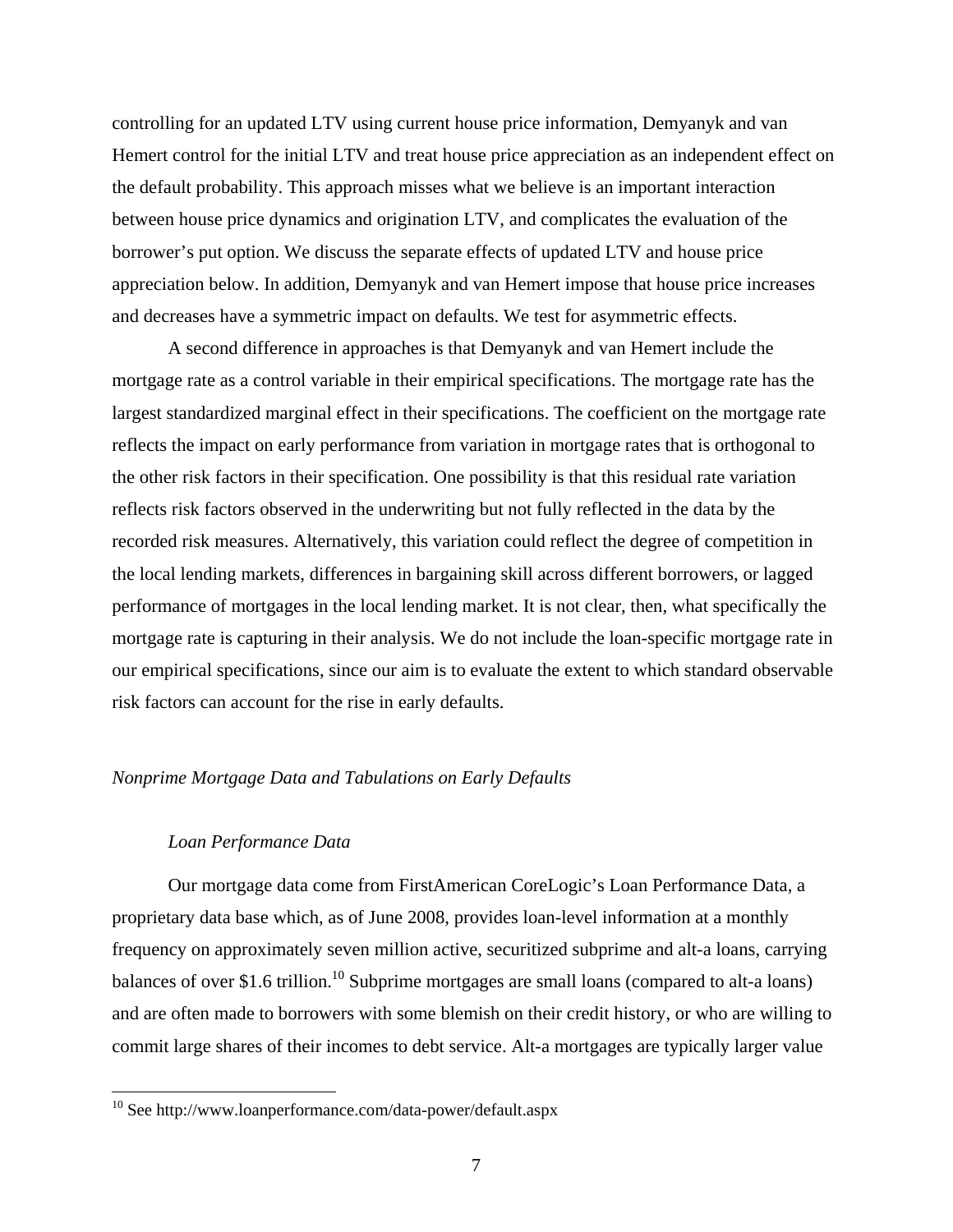loans made to more credit-worthy borrowers who, for a variety of reasons, may choose not to provide the income or asset verification required to obtain a prime mortgage. Both types of nonprime mortgages are typically higher-cost than prime conforming loans.

The database consists of information on securitized subprime and alt-A mortgage loans. A large share of outstanding subprime and alt-A mortgages are securitized, with the balance remaining in lender portfolios, and LoanPerformance captures upwards of 90% of the securitized loans (Mayer and Pence 2008). Pennington-Cross (2002) argues that securitized subprime mortgages differ systematically from those retained in portfolio. Since our data are limited to securitized loans, any inferences should be limited to this set of loans.

The LoanPerformance dataset is a rich source of information on the characteristics of these securitized loans. The dataset includes information on the date of origination, the zip code in which the collateral property is located, details of the mortgage contract (including term, initial interest rate, and rate adjustment schedule), and underwriting information (including borrower credit score, debt to income ratio, the loan to value ratio for senior and junior liens, and the extent of income and asset verification provided by the borrower). Also included are monthly updates of "dynamic" information including the current interest rate, mortgage balance and the borrower's payment record.

We analyze a one percent random sample of the first-lien subprime and Alt-A loans reported in the data as of our most recent monthly update, for April 1, 2008.<sup>11</sup> The universe from which we sample includes all loans, whether they are currently active or have been paid off. From this set of loans, we select those that originated after January 1, 2001 and for which we observe at least twelve months of performance; thus, our "youngest" loans originated during April 2007. For each origination, we use the payment history for the first twelve months in order to determine whether it defaulted during that time period. The result is a dataset consisting of about 117,000 loans. We classify these loans as subprime or Alt-A based on the designation of the security in which they were packaged. Approximately 2,000 of our loans are missing this designation in the data, bring our total for analysis to around 115,000 loans.We combine this loan-level information with economic data measured at the metropolitan area level. These data

 $11$  Since observations in the LoanPerformance dataset are loans coded to the zip code, we choose our panel based on first-lien loans only. This avoids the possibility of double counting subordinate lien loans on the same property.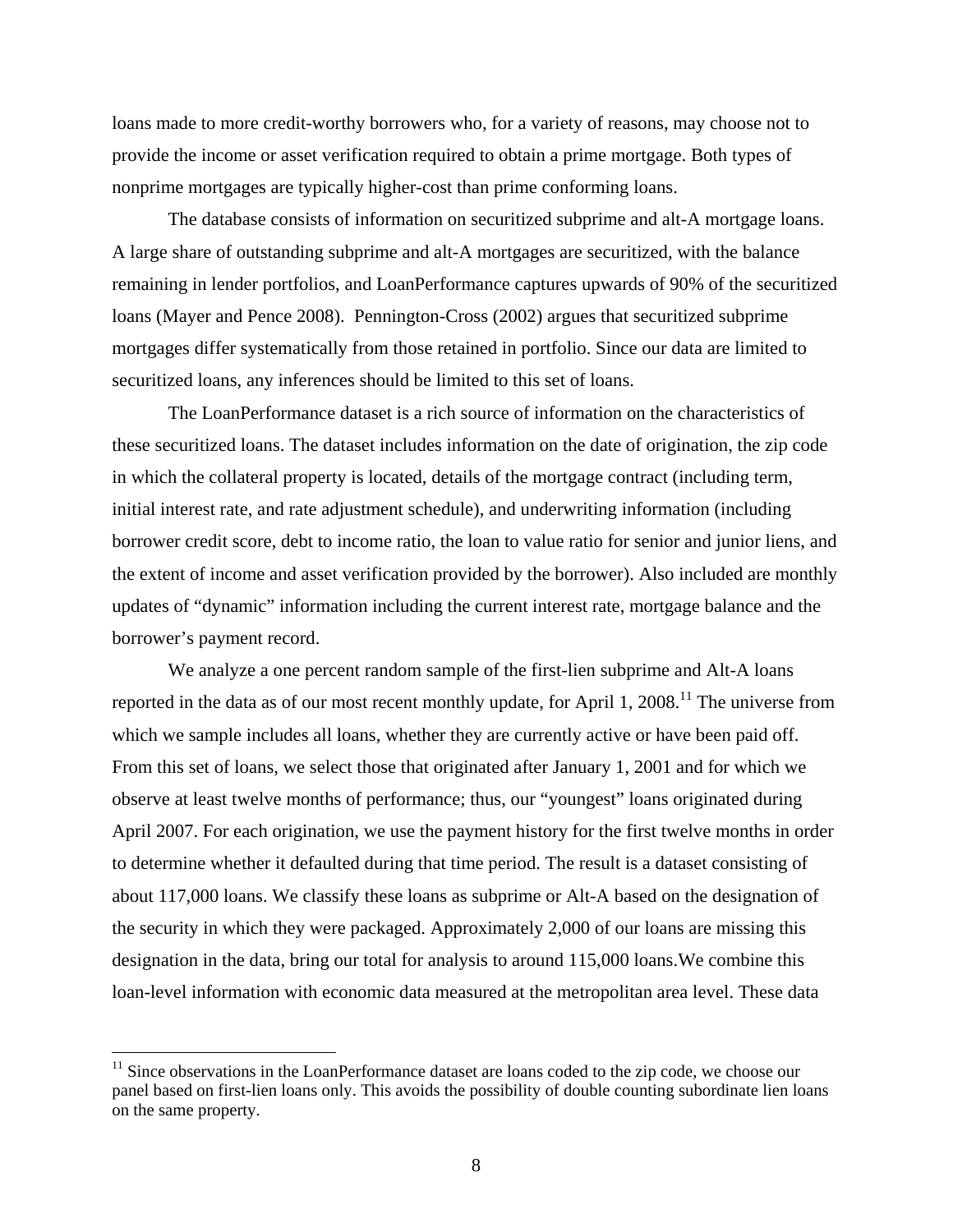include measures of house price appreciation (the widely-used OFHEO repeat-sale index<sup>12</sup>) and labor market conditions from the Bureau of Labor Statistics. The principal characteristics of our data are described in Table A-1.

#### *Tabulations on Early Default*

 The value of the default put option discussed earlier will likely depend on the initial LTV on a mortgage and the pattern of house price appreciation since the origination of the loan. Table 1 provides information on the initial LTV for subprime and alt-a mortgages originated from 2001 to 2007. For each type of mortgage, we provide descriptive statistics on the distribution of the cumulative LTV at origination of the first-lien mortgage. The cumulative LTV reflects the total mortgage balance of the first-lien mortgage and any subordinate lien loans if they exist at origination. We also report the fraction of transactions that involved one or more  $2<sup>nd</sup>$ -lien loans. What is striking for both classes of mortgages is the significant rise in the incidence of  $2<sup>nd</sup>$ -liens from 2001 to 2006. For subprime mortgages over this period the incidence of  $2<sup>nd</sup>$ -liens rises from 3.2 percent to 29.4 percent, and for alt-a mortgages the incidence rises from 2.2 percent to 43.9 percent. A consequence is that 30.1 percent of subprime mortgages originated in 2006 had an initial cumulative LTV of at least 100 – that is, the borrower at origination did not have *any* equity in the house. Excluding the  $2<sup>nd</sup>$ -lien loans, for subprime mortgages in 2006 the median LTV was 80, while the the  $90<sup>th</sup>$  percentile LTV was  $95<sup>13</sup>$  While from 2004 to 2007 the incidence of 2nd-liens was higher for alt-a mortgages, the distribution of initial LTV was not as significantly affected. It is also clear that the number of nonprime mortgages in our data rises sharply over most of the time period, reflecting both increases in originations and more complete coverage by LoanPerformance (Mayer and Pence 2008).

 Over the period from 2003 to 2007, the incidence of early defaults more than quadrupled for both subprime and alt-a mortgages. Comparing subprime to alt-a mortgages in Table 2, for any given initial range of LTV the early default rate for subprime mortgages tended to be higher than for alt-a mortgages. As the average early default rates were rising, the data show for both classes of mortgages increases in the early default rates within each LTV range. For alt-a

<sup>&</sup>lt;sup>12</sup> See http://www.ofheo.gov/hpi.aspx for details.

 $13$  For alt-a mortgages in 2006 based just on the first lien mortgage the median through  $90<sup>th</sup>$  percentile LTV was 80.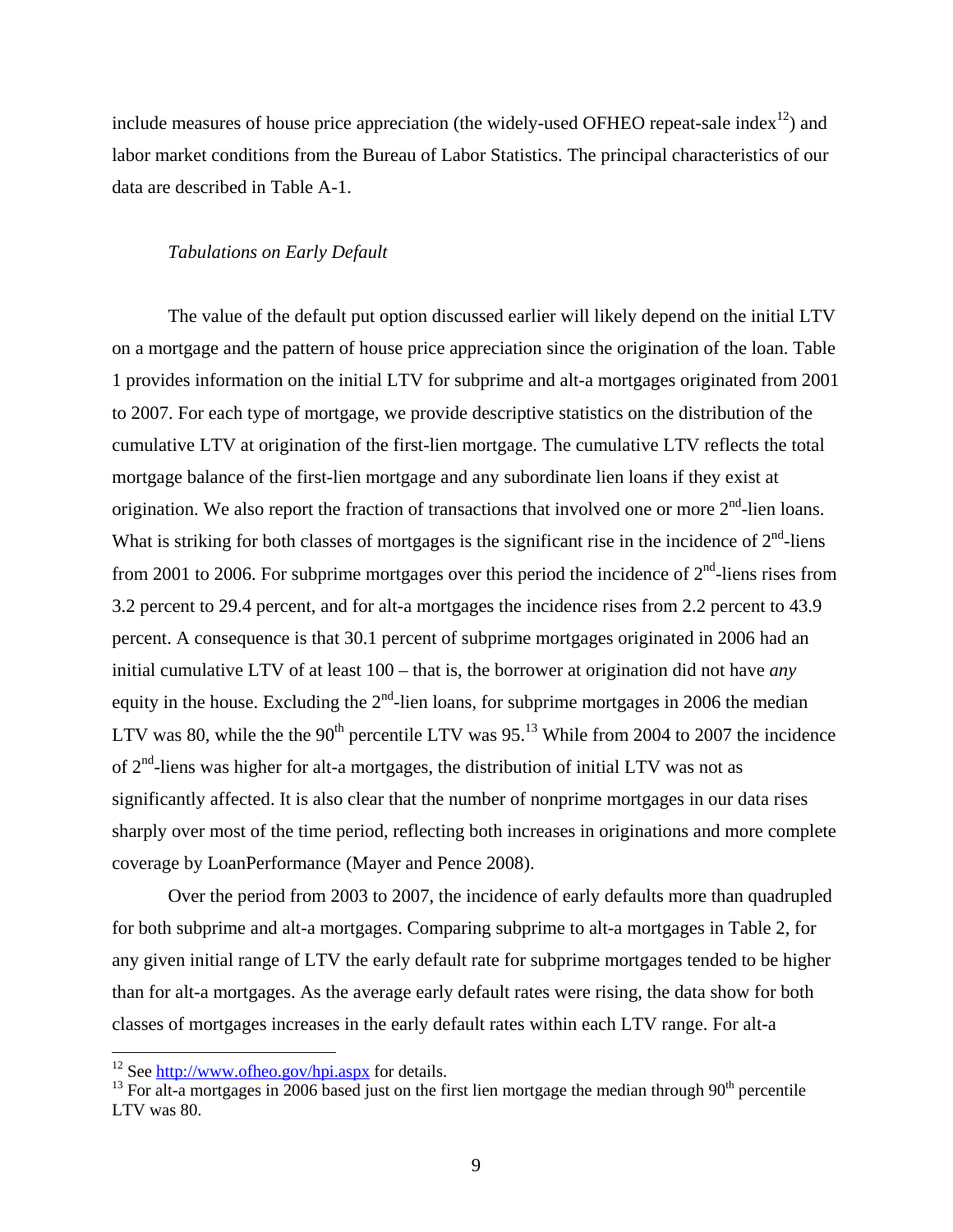mortgages originated from 2003 to 2007, the data also show a rise in the average early default rate as one moves from lower to higher initial LTV intervals. This pattern is less consistent for subprime mortgages over this same time period.

The housing boom in the first half of this decade was concentrated in a small number of states. Figure 2 shows a scatter plot of the average annual house price appreciation rate from the third quarter of 2001 to third quarter of 2006 on the vertical axis and appreciation rate from the first quarter of 2007 to the first quarter of 2008 on the horizontal axis. Nine states experienced double digit house price appreciation sustained over a five year period that were followed by house price declines in the year following. In four of these states (AZ, CA, FL, and NV) the reversal has been especially sharp. 14 Three states (IN, MI and OH) presents a different picture where instead of experiencing a housing boom and bust, these states have been suffering from relative economic weakness and soft housing markets during this entire decade.

 The rapid house price increases in the boom/bust states prior to the downturn would act to keep the put option for default out-of-the-money. Even where the lender finances most or all of the borrower's down payment with a  $2<sup>nd</sup>$  lien loan, twelve months of double-digit house price appreciation will generate more than sufficient equity to cover the transactions costs of selling the house. Similarly, in cases where a borrower in a boom/bust state suffers a job loss, divorce or significant health problem during the boom period, we would not expect to see this result in a default. The borrower would have a financial incentive to sell the house and prepay the mortgage rather than default. Finally, as discussed earlier, owners may be less likely to exercise the default put option than investors other things equal.

We take a preliminary look in Table 3 at the likely interplay between house price dynamics, local economic conditions, investor status and initial LTV. For owners in economically depressed states, the incidence of early defaults tends to be higher than the overall average for both classes of mortgages. In contrast, for subprime owners in those states that experienced a house price boom, the incidence of early defaults is low relative to owners in the "other" states except for the highest LTV interval. This pattern does not emerge for alt-a owners where the data indicate that the default rate in the boom/bust states was generally higher than for

<sup>&</sup>lt;sup>14</sup> Both the OFHEO and the other widely-used house price index,  $S\&P/Case-Shiller$  (CS), are derived using the repeat sales methodology. However, there are important differenced in the construction of these indices which result in quite different assessments of the behavior of home prices, particularly at the national level. See Leventis (2008) for details.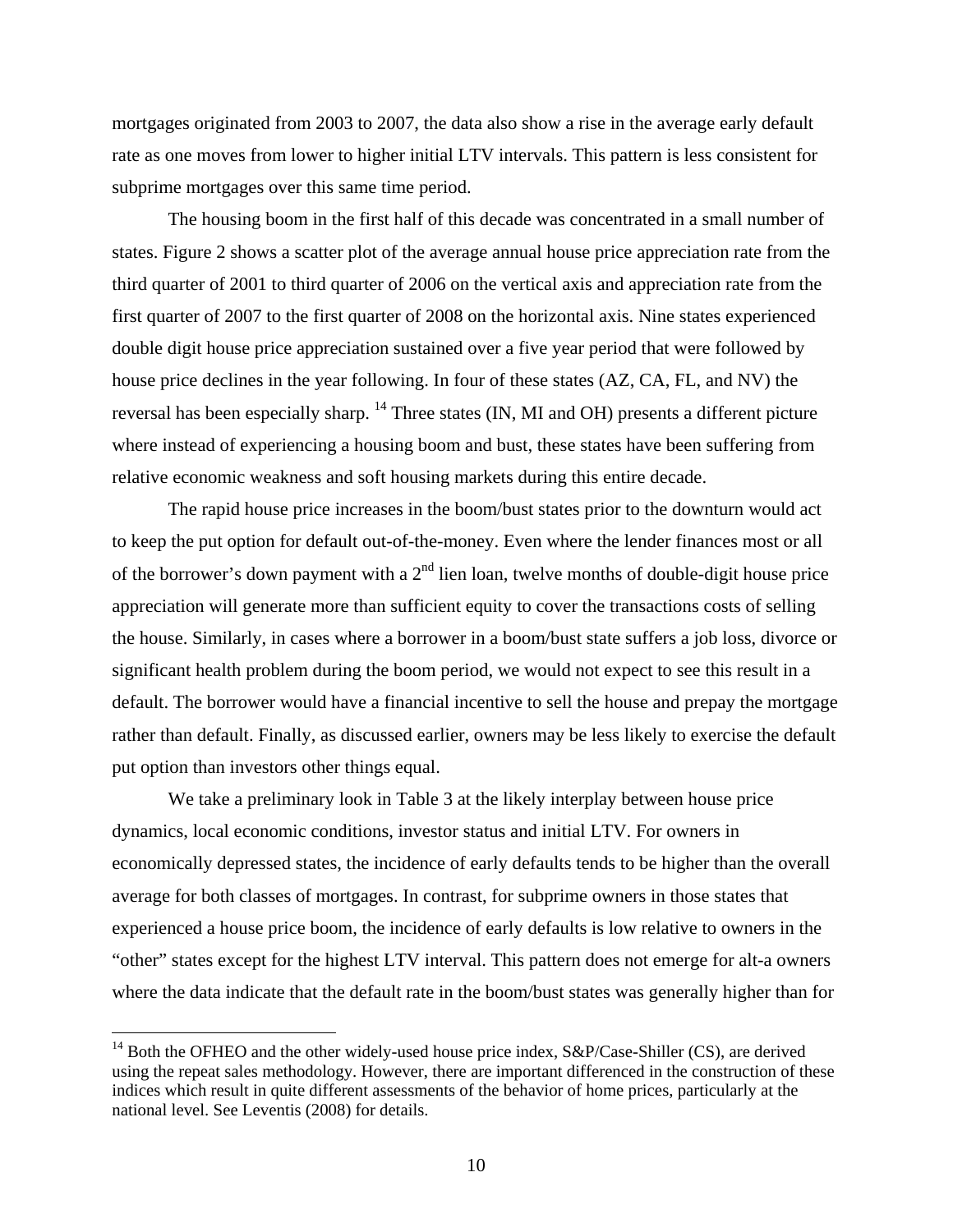alt-a owners in the "other" states. Consistent with investors having a lower threshold for exercising the default put option, the overall early default rate is higher for investors than for owners for initial LTVs greater than 90. Comparing investors across the boom/bust states and the economically weak states, nonprime investors have higher early default rates in the economically weak states, with the exception of alt-a investors who start out with no equity in the deal.

The second risk factor is the DTI ratio. This ratio is meant to capture a borrower's capacity to pay even in the face of transitory shocks to his/her personal finances.<sup>15</sup> Table 4 gives the evolution of the DTI ratios for nonprime mortgages over our sample period. The first thing to note is that subprime borrowers relative to alt-a borrowers have a distribution of DTI that is less concentrated in the DTI range below 30 and more concentrated in the DTI range above 40. That said, the distributions of DTIs were reasonably constant over the time period with the exception of 2006/2007 where there was a noticeable increase in high DTI subprime and alt-a mortgages. The early default performance by different initial DTI intervals and year is presented in Table 5. Subprime mortgages display a stronger relationship than alt-a mortgages between DTI and early defaults across the years in our sample. Similar to our finding for initial LTV, from 2003 onwards the incidence of early defaults rises over time within each DTI range for both types of mortgages, but in this case the change is relatively common across the DTI intervals.

The "willingness" to pay is captured by the borrower's FICO score. Table 6 provides information on the distribution of FICO scores over time for the nonprime mortgages in our sample. Similar to the DTI risk measure, subprime borrowers are more concentrated than alt-a borrowers in the below 600 interval of FICO scores and much less concentrated in the above 660 inverval. The likelihood that a subprime borrower had a FICO score below 600 was decreasing from 2001 to 2007. While few alt-a borrowers had FICO scores below 619, the incidence was declining as well over this time period. In contrast to the initial LTV and DTI risk factors, the distributions of nonprime FICO scores were not deteriorating over the period leading up to the sharp rise in early defaults.

Table 7 shows early default rates across time for the different FICO ranges. In each year early defaults typically are a declining function of FICO scores. Generally, borrowers with a FICO score of less than 600 are at least three times more likely to experience an early default as

 $15$  A possibility is that DTI is less predictive for early defaults than it is for overall defaults, as the likelihood of a significant financial shock is less over the first year of a mortgage as compared to the expected life of the mortgage.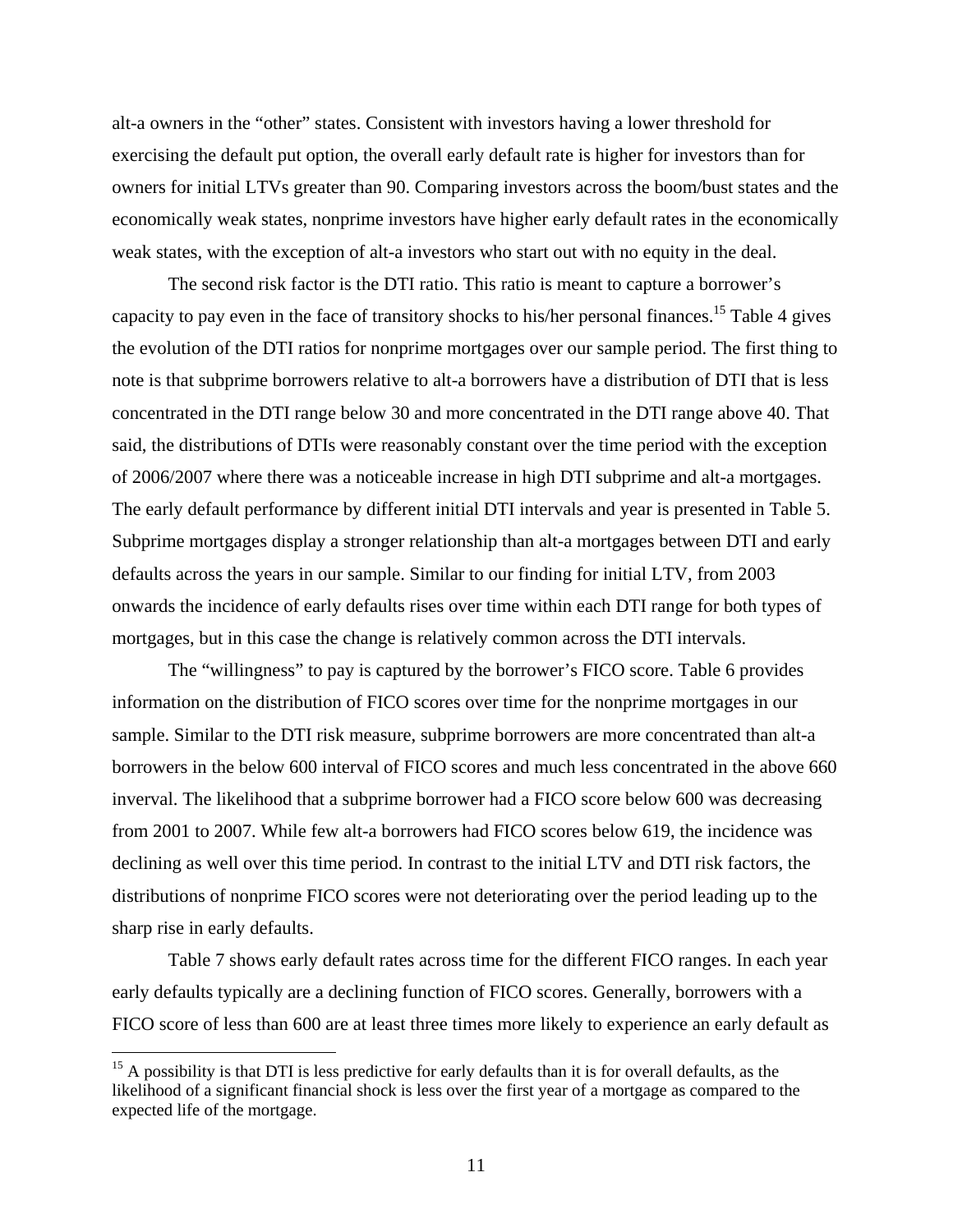borrowers with a FICO score of over 660. The exception is for subprime borrowers in 2006 and 2007 where the early default rates tended to converge across the range of FICO scores. The data do not display this same convergence in early defaults for alt-a mortgages. For subprime borrowers, the relative increase in early defaults since 2003 within a range of FICO scores was larger for the two higher FICO score ranges than for the two lower ranges. The relative increase in early defaults within a FICO interval for alt-a borrowers is more varied across the different ranges of credit scores.

The final standard risk factor is the level of documentation used in the underwriting of the mortgage. The data classify underwriting into one of three categories: full documentation, low documentation ("limited-doc") and no documentation ("no-doc"). Table 8 provides the distribution of the documentation level over time for subprime and alt-a mortgages. The use of lower documentation was much more prevalent for underwriting alt-a mortgages than for subprime mortgages. Despite the focus in the press made on no-doc mortgages, in each year the incidence of no-doc mortgages was in single digits, and was declining over the sample period. What is more notable is the shift in composition from fully documented to limited documented underwriting. From 2001 to 2006, the share of fully documented subprime mortgages fell from 77.8 percent to 61.7 percent, while the share of fully documented alt-a mortgages fell from 36.8 percent to 18.9 percent.

Table 9 gives the yearly average early default rates for subprime and alt-a mortgages broken down by the level of documentation. In each year for subprime mortgages, early defaults are more prevalent for limited as compared to fully-documented mortgages. For alt-a mortgages, the incidence of early defaults in each year generally increases as one moves from fullydocumented to limited doc mortgages, and from limited doc to no-doc mortgages. From 2005 to 2007 as the overall incidence of early defaults among alt-a mortgages was rising, the incremental effect on early defaults associated with moving from fully documented mortgages to limited documented mortgages was higher than the incremental effect associated with moving from limited documented mortgages to mortgages with no documentation.

#### *Determinants of Early Default*

#### *Econometric specification*

12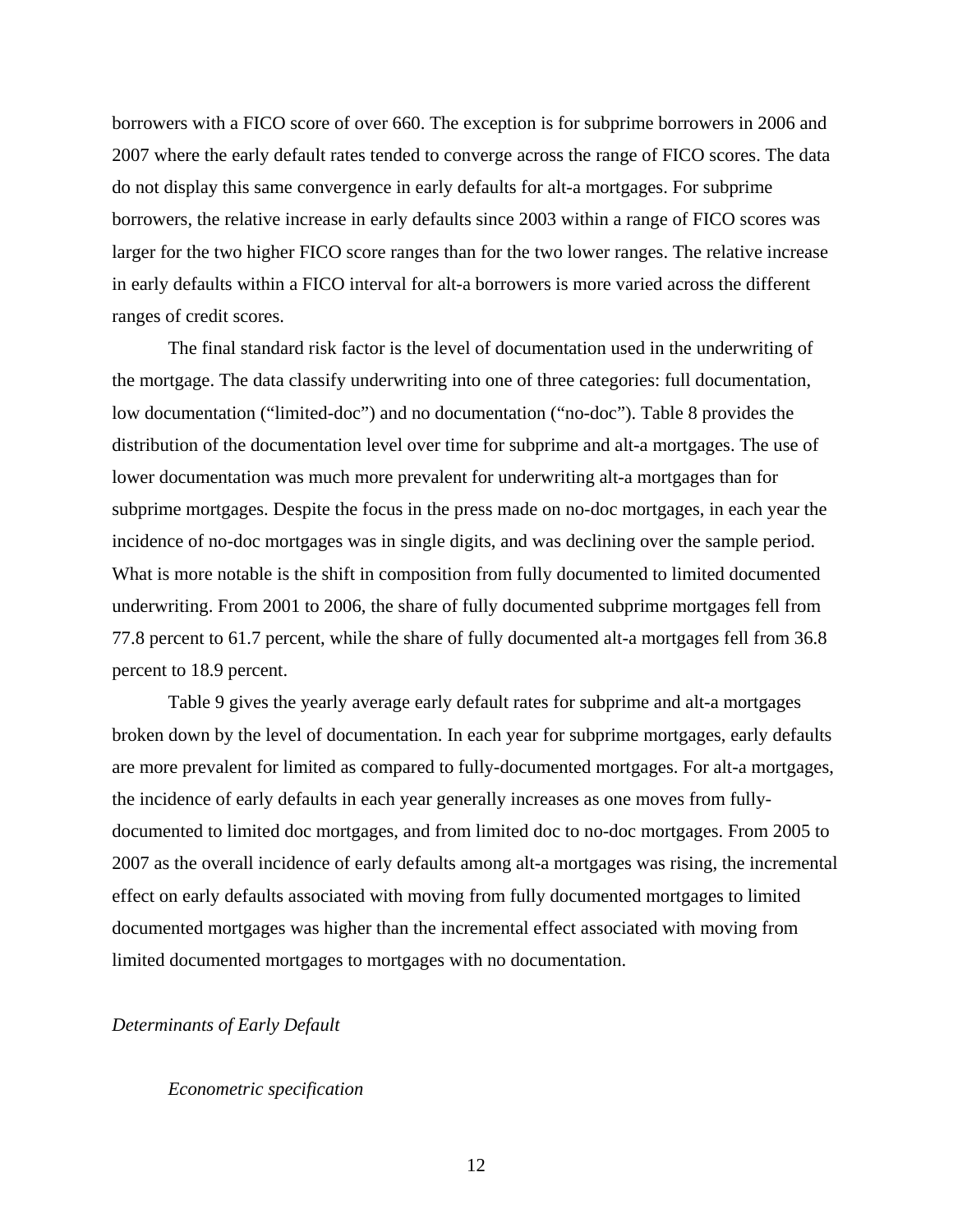For each mortgage in our data, the outcome of interest is an indicator for whether the mortgage experienced an early default. We adopt a linear index model in order to examine the determinants of early default. For each mortgage *i* originated in year and month  $t_m$  in metropolitan area *j*, we assume that there is a latent index  $I_{ij}^*$  that captures the net benefit to the borrower from an early default. We specify this latent index as a linear index of the observable risk factors (*X*) and local economic conditions (*Z*).

$$
I_{ijt}^* = X_{it} \beta + Z_{jt} \delta + \alpha_{jt} + \varepsilon_{ijt}
$$

Given the paucity of data that we have to control for local economic conditions, we assume that the performance of mortgages originated in a given metropolitan area and year/quarter may be affected by a common random error component  $\alpha_{it}$  that captures any unobserved economic shocks that impacted this local housing market. We account for the possible presence of the error component  $\alpha_{i}$  in calculating the standard errors of our estimates.

Let  $I_{ijt}$  denote our observed indicator variable for whether a mortgage experiences an early default.<sup>16</sup> We assume that this occurs whenever the unobserved latent index takes on a positive value.

$$
I_{ijt} = \frac{1}{0} \frac{\text{if } I_{ijt}^* \ge 0}{\text{otherwise}}
$$

The probability of an early default is given by the following.

$$
Pr(I_{ijt} = 1 | X_{it}, Z_{jt}) = Pr(I_{ijt}^{*} > 0 | X_{it}, Z_{jt})
$$

<sup>&</sup>lt;sup>16</sup> It is important to distinguish this early default indicator from a default hazard in a competing risk specification. If a mortgage prepays in the first year, this would censor the default hazard at the prepayment date. In contrast, in our setup an early prepayment is treated in the same manner as a mortgage that is still ongoing without an early default after 12 months. Both outcomes would generate a value of zero for the early default indicator.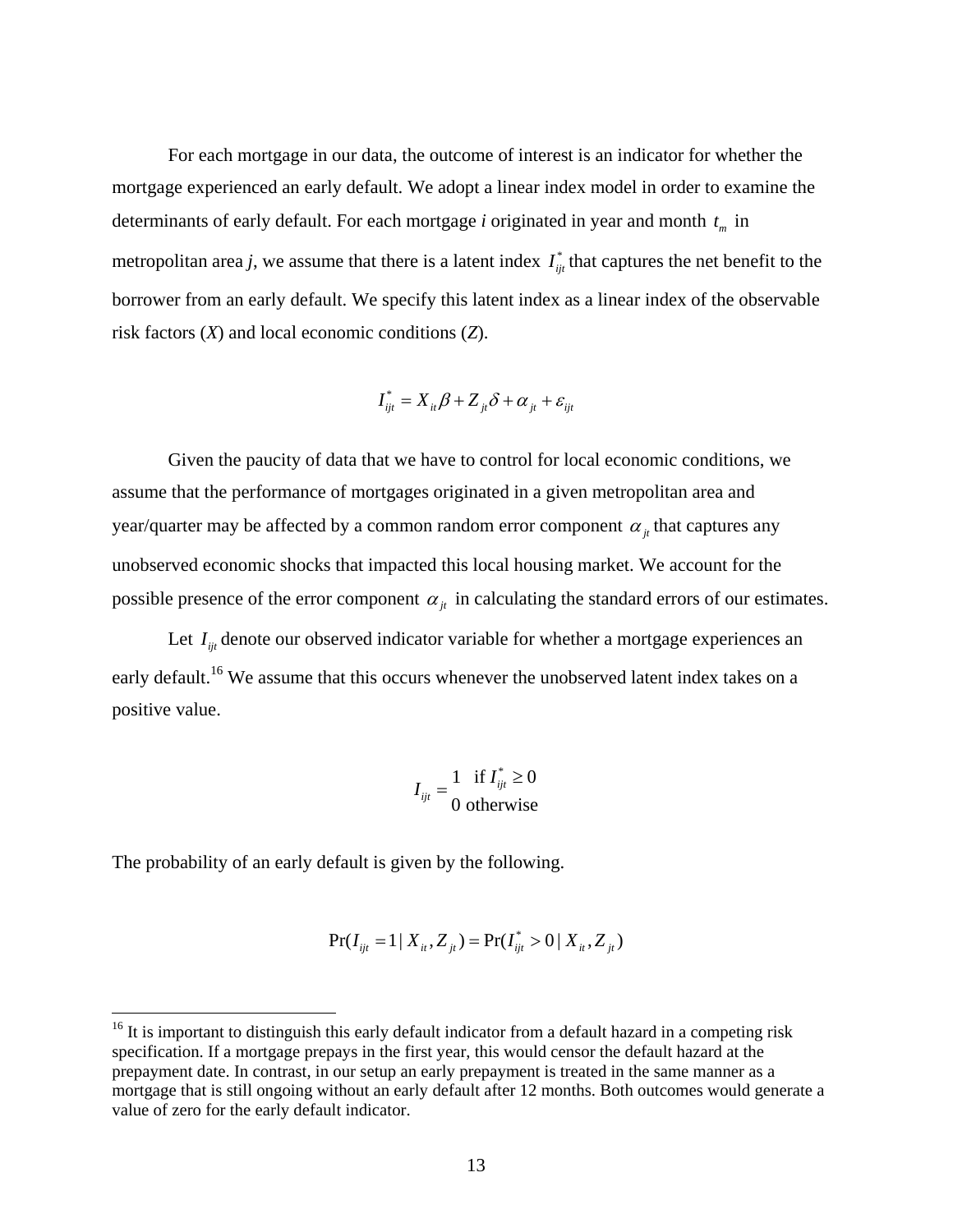We report linear probability estimates which facilitate calculating the decomposition of the change in aggregate defaults into credit and economy effects.

 The first risk factor is the LTV. We start with the initial combined LTV at origination. If there is a  $2<sup>nd</sup>$ -lien loan, we include it in the calculation of this initial LTV. To update the LTV we take into account any paydown of the principal from the  $1<sup>st</sup>$  lien mortgage over the next year. We then use the metro area OFEHO repeat-sale house price index to update the house value and LTV for each of the next four quarters following the origination. We take a simple average of these updated LTVs. To allow for potential nonlinear effects of LTV on early default, we enter the updated LTV as a series of indicators for different intervals. The left-out interval covers all LTVs below 80. We include indicators for the following LTV intervals: 80 to 84, 85 to 89, 90 to 94, 95 to 99, and 100 or higher (100+). To test whether investors react differently to the put option for default, we interact the investor indicator with the two highest LTV indicators, 95 to 99 and 100+.

The next risk factor is the DTI. LoanPerformance includes the "back-end ratio" which is calculated as the ratio of the sum of the annual mortgage principle and interest, property taxes and insurance, and other debt (such as car loans and student loans) to the income of the borrower. This variable is missing for 37% of the data. Appendix table A2 provides the results from estimating a probit on an indicator for whether DTI is missing on the other explanatory variables we use in this study. No-doc loans are much more likely to have a missing DTI, which suggests that lenders were less likely to code the variable if it is a "stated" item. There is a pattern to the missing DTI suggesting that as other risk factors of a loan deteriorate (ie higher LTV and/or lower FICO), the DTI is more likely to be reported in the data. We treat the missing DTI in two different manners to check for robustness. First, we include an indicator for whether DTI is missing and the DTI for those mortgages where it is reported. Second, we regress the reported DTI values on the other explanatory variables and replace the missing DTI values with the predicted DTI value from this regression. We also allow for nonlinearity in the effect of DTI on early defaults by entering DTI as a series of indicators for the following intervals: 40 – 44, 45  $-49$ , 50+. The left-out interval is for DTI less than 40.<sup>17</sup>

 $17$  We tested for whether creating subintervals of DTI below 40 would improve the fit. The data supported collapsing these into a single interval.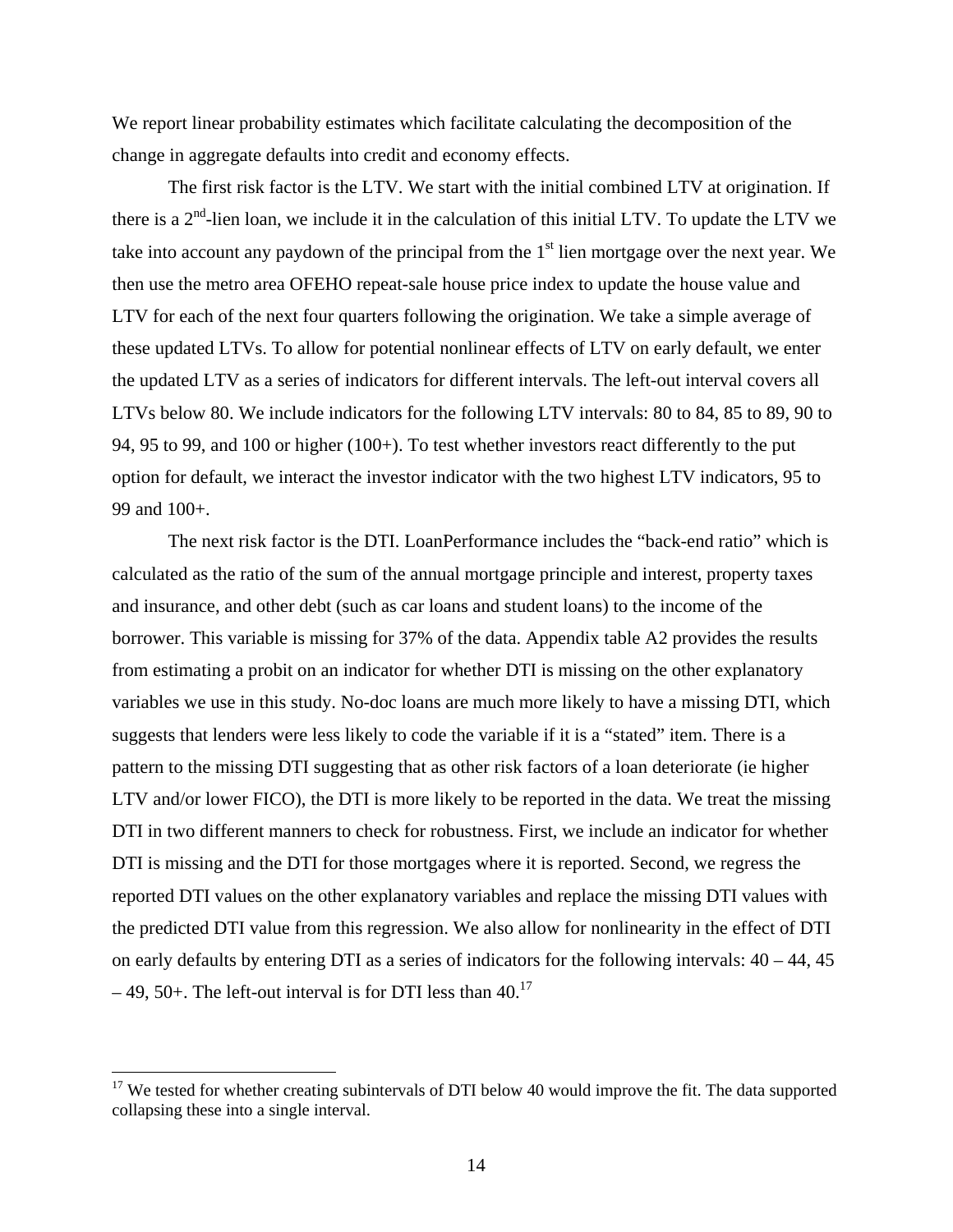Next we turn to the credit or FICO score for the borrower. Freddie Mac uses three broad intervals for the FICO score for classifying mortgages: under 620, 620 to 680, and over 680. Their analysis suggests that only movements between these intervals are materially important in predicting performance of mortgages. We use a finer set of intervals that allow us to test whether variation in FICO scores within those broad intervals are informative for predicting early defaults for nonprime mortgages. We create a series of indicator variables for the following FICO intervals: less 560, 560 to 589, 590 to 619, 620 to 649, 650 to 679, and 680 to 719. The left-out interval is for FICO scores of 720 or higher.

The last of the four primary risk factors discussed in the introduction is the level of documentation used in underwriting the mortgage. We code an indicator for a limiteddocumentation mortgage and an indicator for a mortgage with no documentation. It is important to keep in mind when interpreting the coefficient estimates on these indicators for documentation level that the estimation procedure treats the stated risk factors for these lower documentation mortgages as being equivalent to the verified risk factors for fully documented mortgages.

We include a few additional variables related to the mortgage in our credit (*X*) vector. While the interest rates for all mortgages are fixed during the first twelve months that we follow their performance, we include an indicator for a fixed-rate mortgage. We include two indicators for mortgages that result from a refinance as opposed to a purchase – one for when no cash is taken out, and a second for when cash is taken out. As noted earlier, we include an indicator for an investor property as well as an indicator for a  $2<sup>nd</sup>$  home.<sup>18</sup> All of our specifications include six indicators for different property types for the underlying collateral: condo, two-four unit, townhouse, planned-urban-development, manufactured housing, and other.<sup>19</sup>

Turn now to the variables we use to capture changes in the local economic conditions (Z) that may affect early defaults. For each mortgage, we take the average of the metro area unemployment rate over the twelve months following the origination. This variable should pick up income stresses that arise through job loss. We noted earlier that we control for the updated LTV based on changes in metropolitan house prices over the year following origination. To see

<u>.</u>

 $18$  It is likely that the investor variable is underreported in the data. It is reasonable to assume that misreporting is one-sided. That is, some investors hide this fact and are coded as owner-occupied; but owner-occupied borrowers are unlikely to misreport themselves as an investor. Appendix table A2 reports the results from running a probit of the investor indicator on our other control variables.

<sup>&</sup>lt;sup>19</sup> Single family houses are the left-out property type.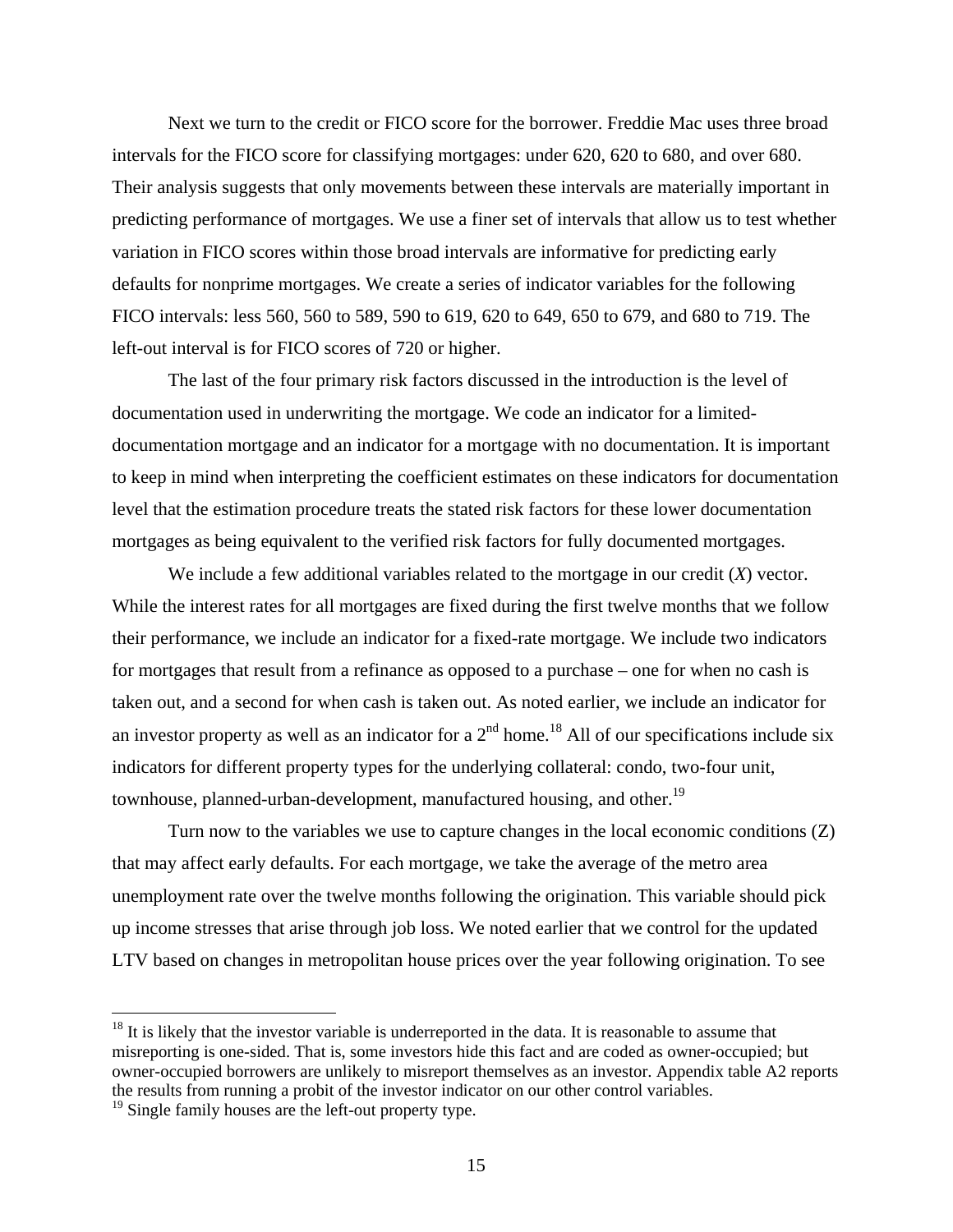if there are additional effects of changes in house prices beyond how they affect the LTV, we include the change in metropolitan house prices over the year following the origination of the mortgage, and we allow house price increases and decreases to have asymmetric effects on early defaults. In addition, we interact this house price appreciation with the investor indicator to test if investors react to house price movements in a different manner from owner-occupied borrowers. We also include year effects in all of our specifications.

Our specification is a reduced-form representation of the competing risks to which loans are exposed in their first year of life. To control for the risk of prepayment, we experimented with variables measuring changes in the interest rate environment borrowers faced when considering refinancing their loans. Specifically, we calculate for each month subsequent to mortgage origination the ratio of prime 30-year (and nonprime) mortgage rates to those prevailing at origination. We take the minimum of this ratio as a measure of the opportunity to refinance into a lower cost mortgage. In addition, we control for the presence of a prepayment penalty on the mortgage, which affects the probability of default by reducing the attractiveness of prepayment. Only the prepayment penalty was significantly related to early default behavior. In interpreting our results, it is important to bear in mind that the effects of house price declines on early default subsume both direct effects – determining the value of the put option - and indirect effects - reducing the availability of the prepayment option and thus extending borrower exposure to the risk of default (Caplin, Freeman and Tracy 1997). We return to these issues below.

#### *Empirical Results*

The linear probability model results are given in Table 10. The first specification is estimated with our sample of subprime mortgages and the second specification is estimated with our sample of alt-a mortgages. Descriptive statistics for each of these samples are provided in appendix table A1. The standard errors for both specifications use clustering on mortgages originated in the same metropolitan area, year and quarter.

The current LTV exerts a strong influence on early defaults for both classes of mortgages. The LTV marginal effects are relative to mortgages with LTVs below 80. The data

16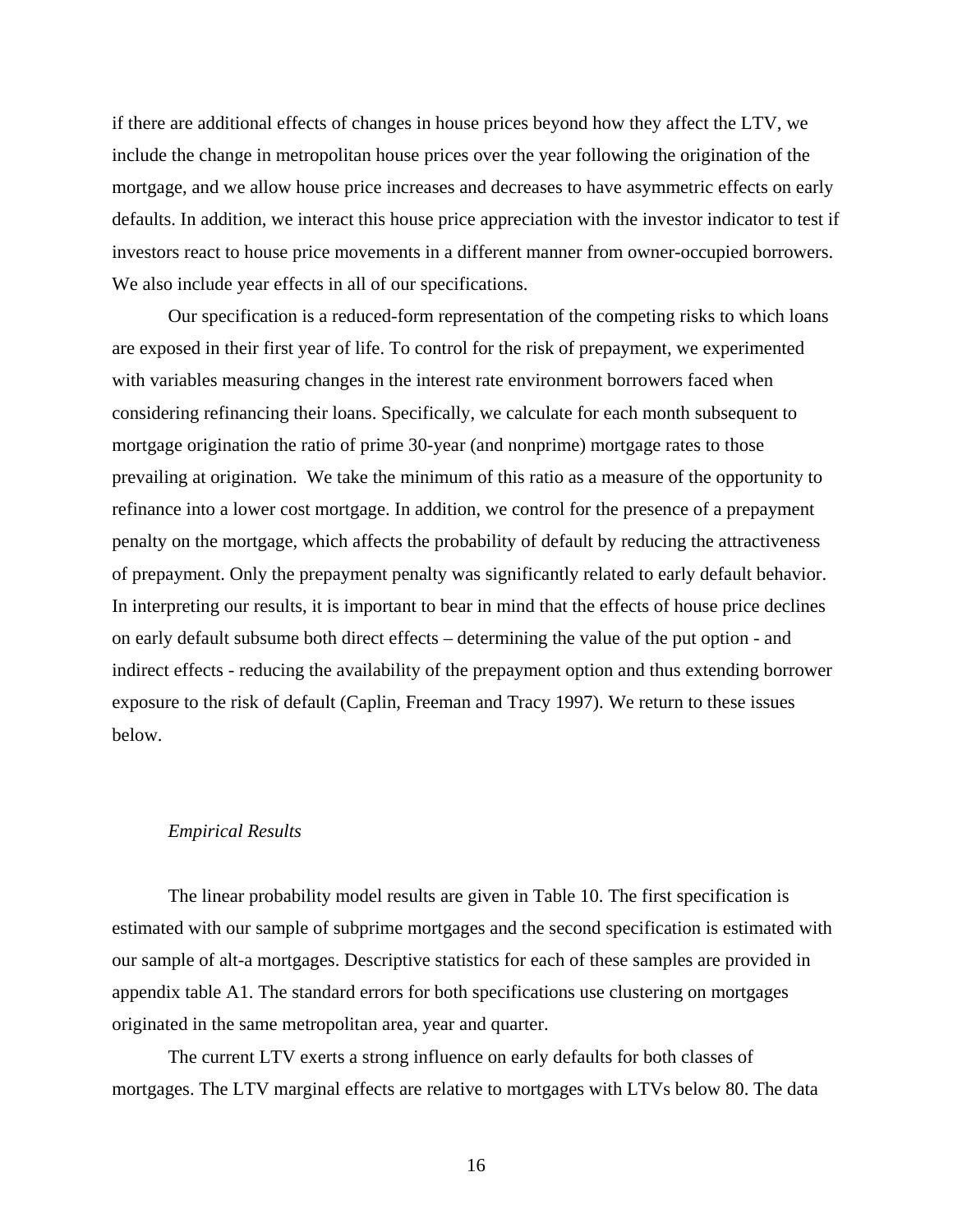indicates that as the LTV increases, the likelihood of an early default rises by a similar amount for subprime and alt-a mortgages, with the incremental effect magnified for those mortgages that have negative equity. Compared to subprime borrowers with a current LTV below 80, borrowers with negative equity have an 6.8 percentage point higher early default rate (relative to an average early default rate of 6.6 percent). For alt-a borrowers, those with negative equity have a 6.9 percentage point higher early default rate compared to borrowers with a current LTV below 80 (relative to an average early default rate of 2.1 percent). While the absolute size of the negative equity effect is similar across subprime and alt-a loans, the relative impact is considerably larger for alt-a loans.

As discussed in the literature review, there may be differences between how "ruthless" investors are versus owners in exercising the default option on the mortgage. To test this hypothesis, we interact the indicator variables for the two highest LTV intervals with the investor indicator variable. For borrowers with negative equity, the data indicate that investors appear to be much more likely than owners to default. The point estimate for the incremental effect on the default rate is over 24.6 percentage points for subprime investors and 20.3 percentage points for alt-a investors.20

The second risk factor is the DTI which measures the ability of the borrower to make the mortgage payments. For each sample of mortgages, the coefficient on the linear DTI effect was similar across the two methods for handling the missing value for DTI. We report the specification in Table 10 that includes an indicator variable for a missing DTI. The data indicated that there is little effect of changes in DTI below 40 on early defaults. Increases in DTI above 40 have a small effect on increasing the likelihood of early default for subprime loans. Subprime borrowers who appear to be financially stretched as indicated by a DTI above 50, have a rate of early defaults that is 1.3 percentage points higher than borrowers who start out with a DTI below 40.<sup>21</sup> For alt-a loans, variations in DTI have a small and inconsistent pattern of effects on early default rates.

 $20$  If the investor variable is mismeasured along the lines discussed earlier, then these estimated differential effects for negative equity on early defaults are likely to be conservative.

 $21$  We also check to see if there is any interaction between high DTI and high LTV. We interact the indicator for DTI exceeding 50 with the indicators for LTV of 95-99 and LTV of 100+. Neither interaction was significant.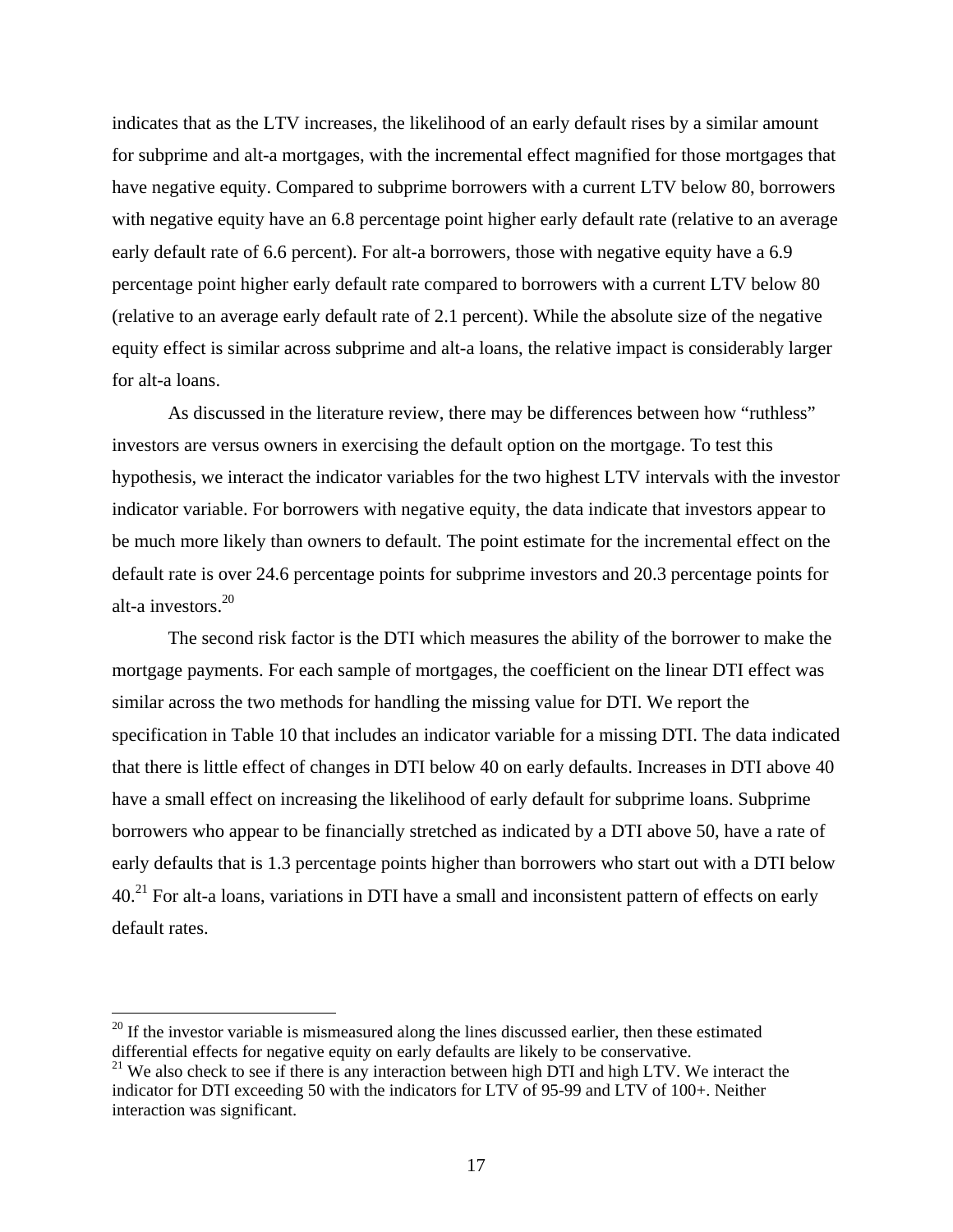The third risk factor is the FICO credit score which is meant to capture a borrower's "willingness to pay." We tested whether the three broad intervals used by Freddie are appropriate for nonprime mortgages in predicting early defaults. The data strongly rejected the hypothesis that variation of the FICO score within the Freddie intervals was not predictive for early defaults. FICO scores exert a strong most influence on the early default behavior for owners. The reported marginal effects for each interval are relative to borrowers who have a FICO score of 720 or higher. The data indicates that as the FICO score declines below 680 for subprime loans the likelihood of early default rises. Subprime borrowers with a FICO score of 560 to 589 have a early default rate that is 6.9 percentage points higher than borrowers with a FICO above 720. This differential early default rate increases to 10.3 percentage points as we move to FICO scores below 560.<sup>22</sup> The data indicate a similar pattern of marginal effects of FICO scores on early default rates for alt-a owner-occupied loans. However, for alt-a investor loans there is no significant impact of variation of FICO scores on likelihood of a loan experiencing an early  $default.<sup>23</sup>$ 

The final basic risk factor is the degree of documentation carried out in underwriting the mortgage. Controlling for the "stated" risk factors in these mortgages, the data indicate that lowdoc underwriting is associated with a higher early default rate of around 3 percentage points for subprime loans and 1.3 percentage points for alt-a loans. Both of these effects exceed the simple weighted average of the early default differences listed in table 9. This is consistent with a degree of systematic bias in the statement of the risk profile of these mortgages relative to the risk profiles for fully documented mortgages.24

The next set of variables reported in table 10 refers to characteristics of the mortgage and whether the mortgage was for a purchase or a refinance. Controlling for the observed risk factors, borrowers who select a fixed rate mortgage have from a 0.6 to a 1.2 percentage point

FICO scores and did not find them to be statistically significant.

1

 $22$  We explore whether the poor performance for low FICO borrowers is affected by the prevailing house price appreciation in the local housing market. We interact the house price appreciation with the three indicators for FICO scores below 620. The interaction is only statistically significant for the lowest FICO score interval, but the magnitude was small relative to the direct effect of this FICO score interval. <sup>23</sup> We also tested for differences between owner-occupied and investor subprime loans on the impact of

 $24$  An obvious risk factor that may be biased downward is the DTI. Note, though, in appendix table A2 that DTI is often missing for low and no documentation mortgages.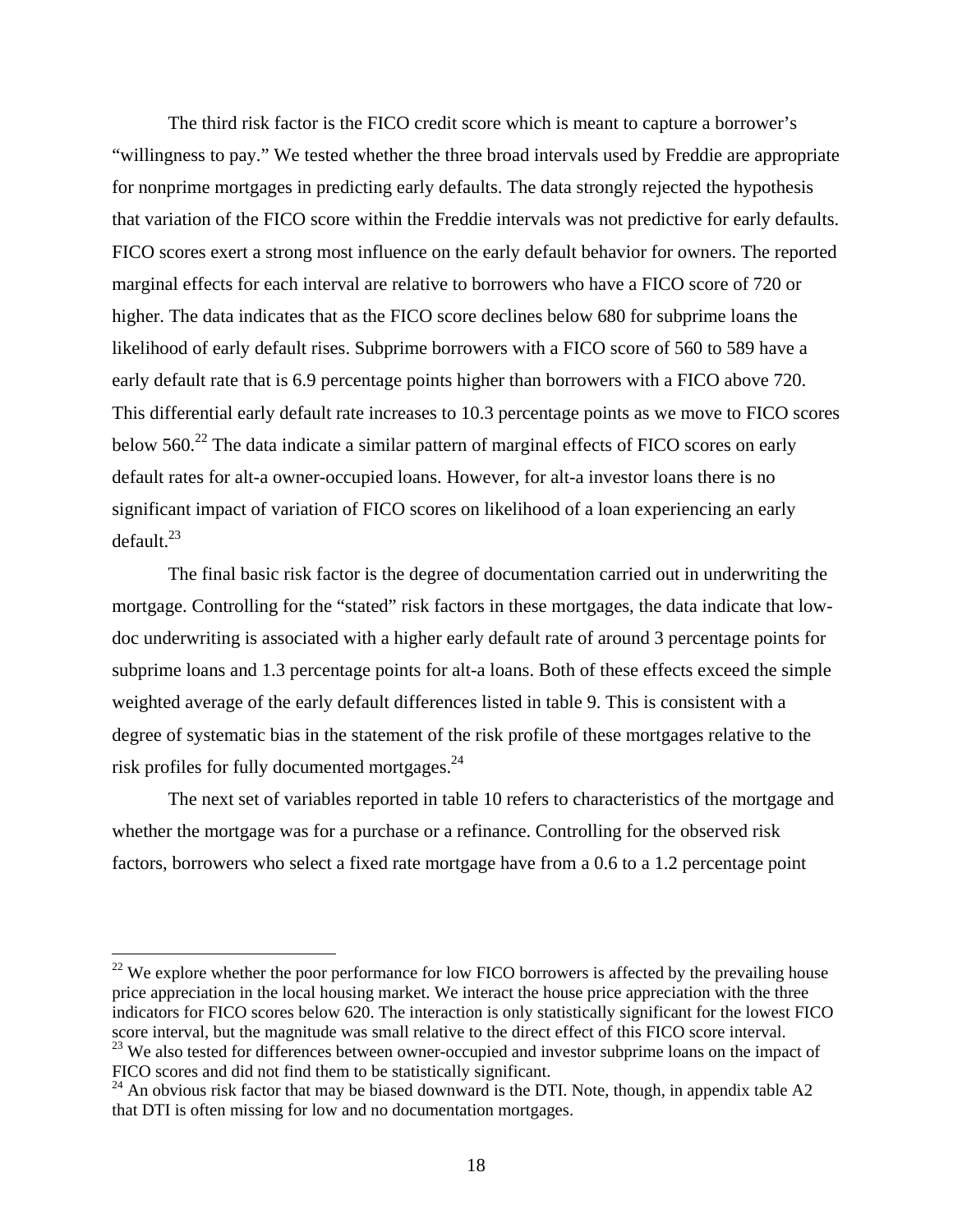lower incidence of early default.<sup>25</sup> We control for whether the mortgage has a prepayment penalty. The prepayment penalty applies if the mortgage is paid off during the first year, but is immaterial in the case of an early default. The data indicate that prepayment penalties are associated with a 0.7 percentage point higher early default rate for subprime loans, but have no significant impact on the early default rate for alt-a loans.<sup>26</sup> Over 60 percent of the subprime mortgages were initiated as a refinance rather than for a purchase. The data indicate that, holding constant the observed risk factors, early defaults were less likely for subprime mortgages that involved a refinance regardless of whether the borrower extracted cash or not.<sup>27</sup> For alt-a mortgages, only the cash out refinances were associated with a significantly lower early default rate, though the magnitude of the effect is smaller than for subprime cash out refinances.

Many of the discussions for providing assistance to preventing foreclosures exclude investors and owners of  $2<sup>nd</sup>$  homes from the proposals. Justifications offered include that the costs of foreclosure differ for a household that is living in the home versus an investor or a vacation home. In addition, concerns over moral hazard from any government intervention tend to be magnified for investors and  $2<sup>nd</sup>$  homes. We include indicators for investors and for  $2<sup>nd</sup>$ homes to see if their average early default rates differ from owner-occupied primary residences. The data indicate that controlling for observed risk factors investors are more likely to default in the first year. On average, subprime investors have an early default rate that is 2.7 percentage points higher than for owner-occupied primary residences, while alt-a investors have a 1.3 percentage point higher early default rate. The data does not find any significant difference in early default rates for  $2<sup>nd</sup>$  homes.

The final variables reported in Table 10 attempt to capture differences in the local economies and housing markets. We control for the change in house prices over the year since origination using the OFEHO repeat-sale house price for the MSA. We also control for the average unemployment rate in the MSA over the course of the year. It is important to keep in

<sup>&</sup>lt;sup>25</sup> Future research should explore the extent to which this may reflect a selection effect on the borrowers and/or on the lenders. We are currently working with Professor Chris Mayer of Columbia University to merge in borrower characteristics by matching the LoanPerformance data with the HMDA data.

 $^{26}$  One interpretation of this finding is that in the absence of the prepayment penalties some of the early subprime defaults might have refinanced instead during the first year.

 $27$  The data does not support the idea of "strategic early defaults" where borrowers sensing the turn in the housing markets extract all of the equity possible through cash-out refinances and then quickly default.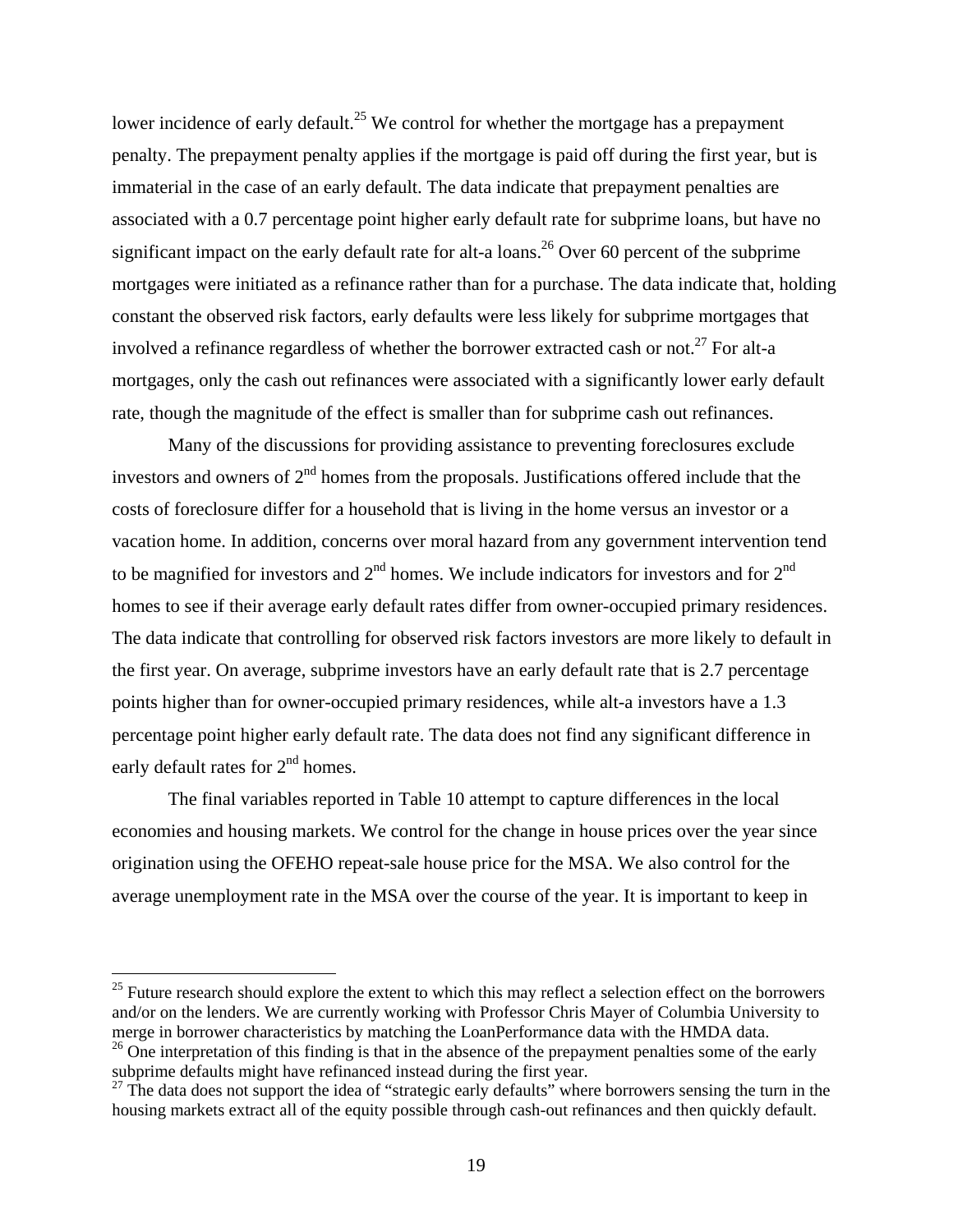mind that we adjusted the initial LTV for the house price appreciation.<sup>28</sup> Even after factoring in the house price appreciation into the borrower's LTV, the data suggests a strong independent and asymmetric effect of price appreciation on early defaults. If house prices over the year rise by 10 percentage points in a local market, early defaults are reduced by 1.4 percentage points for subprime mortgages held by owners, and are reduced by 2.7 percentage points for subprime mortgages held by investors  $^{29}$  In contrast, if house prices decline by 10 percentage points in a local market, early defaults rise by 4.8 percentage points for subprime owners, and rise by 10.3 percentage points for subprime investors.<sup>30</sup> For alt-a owners, only house price declines exert an independent impact beyond the current LTV on early defaults. Finally, while we control for the initial DTI, we do not observe shocks to the borrower's income over time. To proxy for this, we include the average local unemployment rate. The data indicate that a 1 percentage point increase in the local unemployment rate is associated with only a quarter of a percentage point rise in early defaults for subprime mortgages, and no significant difference in early defaults for alt-a mortgages. This is consistent with the muted response of early defaults to the initial DTI.

#### *Bad credit or bad economy?*

 $\overline{a}$ 

Table 11 examines the question of the relative importance of credit effects versus economy effects in explaining the sharp rise in early defaults. The first column of the table reports differences from 2003 in the average early default rate by year starting with the rise in early defaults in 2005 (note that 2003 has the lowest average rate of early defaults for our sample period, 3.4% of subprime loans and 0.7 % of alt-a loans). This is the overall change in early defaults that the empirical model is trying to explain. The second column reports the difference in average early defaults predicted by our linear probability model, while the third column

<sup>28</sup> In contrast, Demyanky and Van Hemert (2008) control for the *initial* LTV and subsequent house price appreciation. Given data limitations, we have to assume that each borrower experienced the average house price appreciation for the msa based on the price index. If we had access to the estimated variances for these MSA price indices, we could generate a distribution of updated LTVs and calculate the probability that the borrower's LTV is in each of our intervals.

 $^{29}$  Demyanky and Van Hemert (2008) report a similar marginal effect of house price appreciation. This is surprising since in their empirical specification the marginal effect of house price appreciation includes the indirect effect through the loan-to-value. Generally, we find the larger marginal effects for credit factors than they report.

<sup>&</sup>lt;sup>30</sup> The incremental effect of house price decline for subprime investors relative to subprime owners is large but not precisely estimated in the data.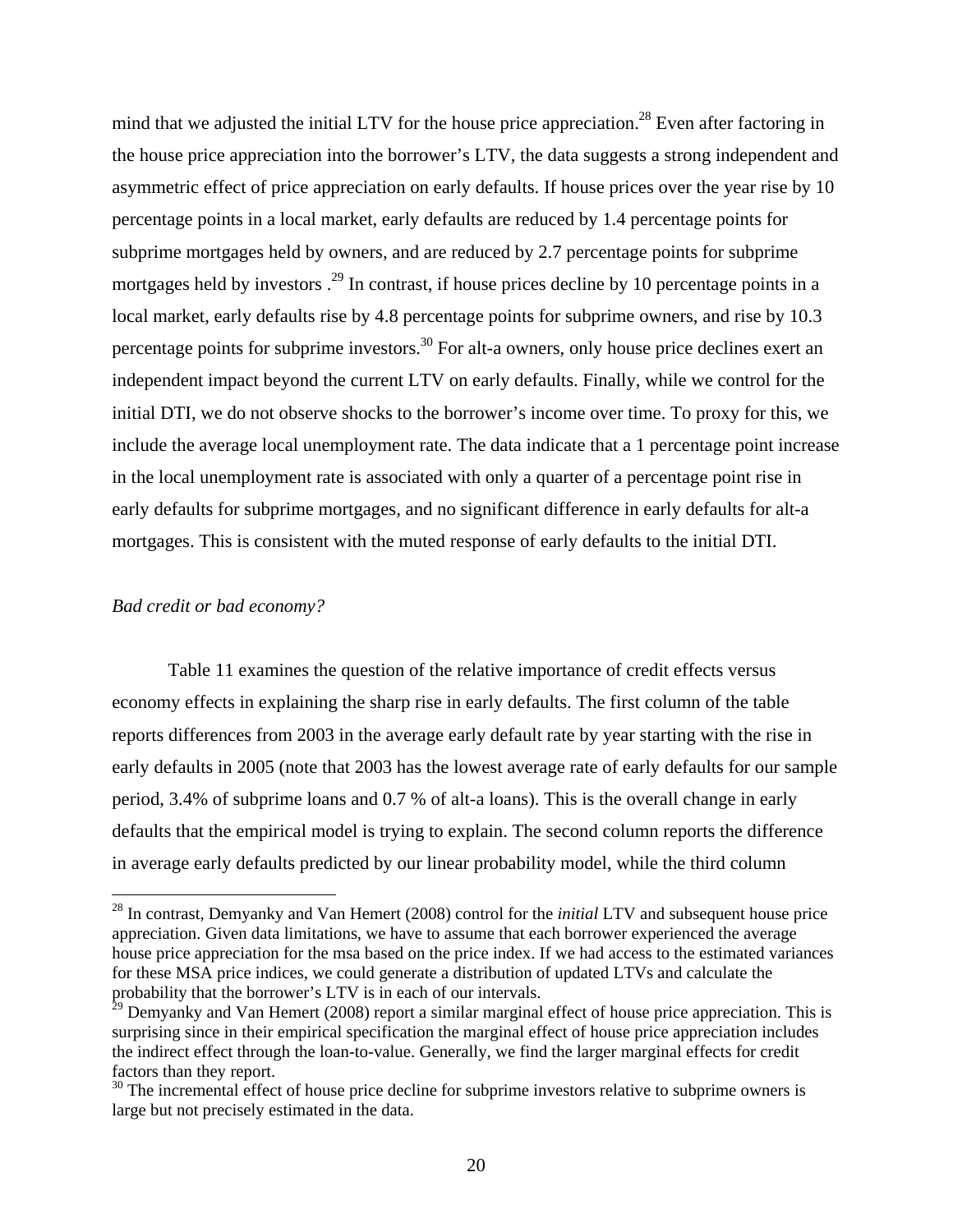reports the fraction of the total change in average early default rates that is predicted by our model.

The final two columns disaggregate the explained rise in early defaults into components that are attributable to differences across years in underwriting standards and to economic conditions. The LTV indicators reflect aspects of both credit – the initial LTV – and economy – the effect of house price appreciation on the current LTV. To separate out these two influences, we create a set of counter factual LTV averages where for each year we take the initial LTV for a mortgage and adjust it using the house price appreciation from 2003 for the same metropolitan area and quarter of origination. Differences in these counter factual averages for the LTV indicators from their 2003 average reflect only the initial distribution of LTV in each year – a credit effect. The difference between the actual LTV averages for a given year and the counter factual averages for that year reflect only the differences in house price appreciation rates for that year and 2003 – an economy effect.

The major difference between 2003 and 2005-2007 was a dramatic change in house price appreciation. After rising nearly 14% in 2003, the OFHEO index accelerated to 16% in 2004 before slowing and eventually reversing. For 2005-2007, OFHEO grew 10%, 1% and –4% respectively.<sup>31</sup> The decomposition indicates that changes in economic variables, particularly this reversal in house price appreciation, from 2003-2007 account for the bulk of our explanation for observed increases in early defaults. In 2006, we estimate that changes in the economy added 2.4 percentage points to the average early default rate for subprime loans, while in 2007 that figure rises to 4.1 percentage points.

"Bad Credit," on the other hand, contributes less to our explained rise in average early defaults. Had the economy continued to produce unemployment and house price appreciation rates in 2005 through 2007 like those in 2003, our model predicts that changes in the credit profiles of new nonprime mortgages in each year would result in an increases in average early default rates for subprime loans of less than a percentage point in each year. For example, the model predicts that the average early default rate in 2006 for subprime loans would have increased by 94 basis points due to credit related factors. Of this, 44 basis points reflects changes in the initial LTV distribution; 8 basis points reflects worsening DTI by borrowers; changes in

 $31$  These figures refer to national average growth rates, but we use the MSA-level growth rates to conduct the experiment.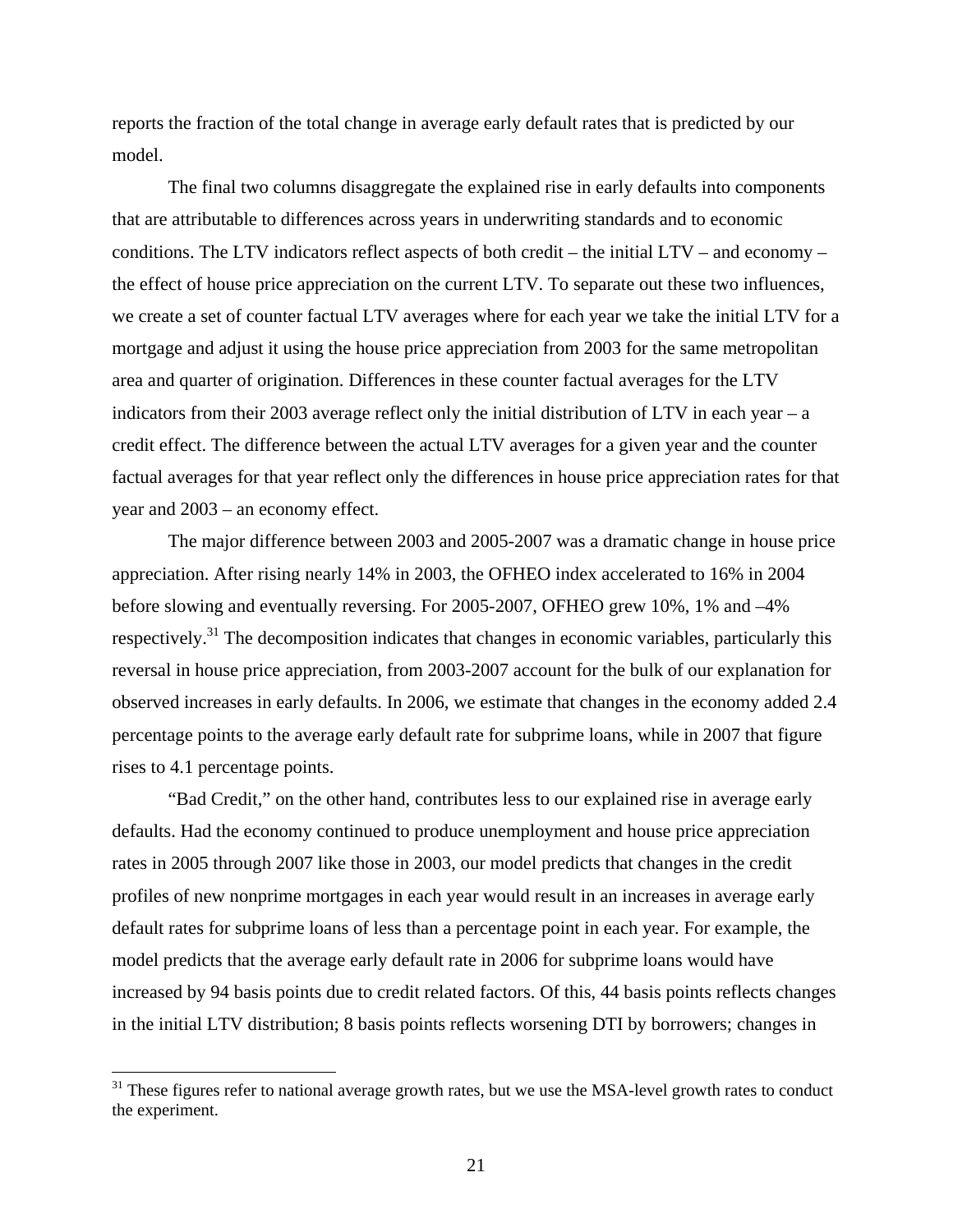the distribution of FICO scores would have reduced early defaults by 17 basis points; shifts away from fully documented underwriting would have contributed 16 basis points; and the balance of 43 basis points reflects changes in the other credit factors.<sup>32</sup>

Since our benchmark year of 2003 produced remarkably strong house price appreciation that was subsequently sharply reversed, it may not seem surprising that we find a large role for the economy and a relatively minor role for changes in credit standards in our explanation of the rise in early defaults. After all, very high house price appreciation is sufficient to offset even a substantial upward shift in the initial LTV distribution. For example, the 2003 growth rate was sufficient to bring a property with an initial LTV between 100 to 109 to a current LTV below 95 where the incremental effect of LTV changes on early default is minimal. This raises the question of whether our result that "bad credit" played a relatively minor role in explaining early defaults would continue to hold if we used a more "normal" house price appreciation experience as our benchmark.

We tested this proposition by replicating the experiment described above, but subjecting each property value in both the base year (2003) and the comparison years to the 1985-2000 annual average OFHEO growth rate of 4.2 percent. This change only marginally affects the role of "bad credit" as an explanation for the rise in early defaults. In 2006, for example, the overall rise in defaults predicted by changes in credit standards rises from 94 basis points (shown in Table 11) to 100 basis points. This points out that even relatively modest increase in house prices would have been sufficient to have offset much of the upward drift in the distribution of initial LTV in 2006 and 2007.

### *Conclusion*

 $\overline{a}$ 

 We use loan-level data on securitized nonprime mortgages to examine what we refer to as "juvenile delinquency": default or serious delinquency in the first year following a mortgage's origination. Early default became much more common for loans originated in 2005-2007. Two complementary explanations have been offered for this phenomenon. The industry-standard

 $32$  Similar to Demyanyk and van Hemert (2008), we find that changes in the distribution of LTV accounts for a larger share of the credit related rise in early defaults than FICO, DTI and the level of documentation. However, in our results the contribution of LTV is smaller than that of changes in house prices.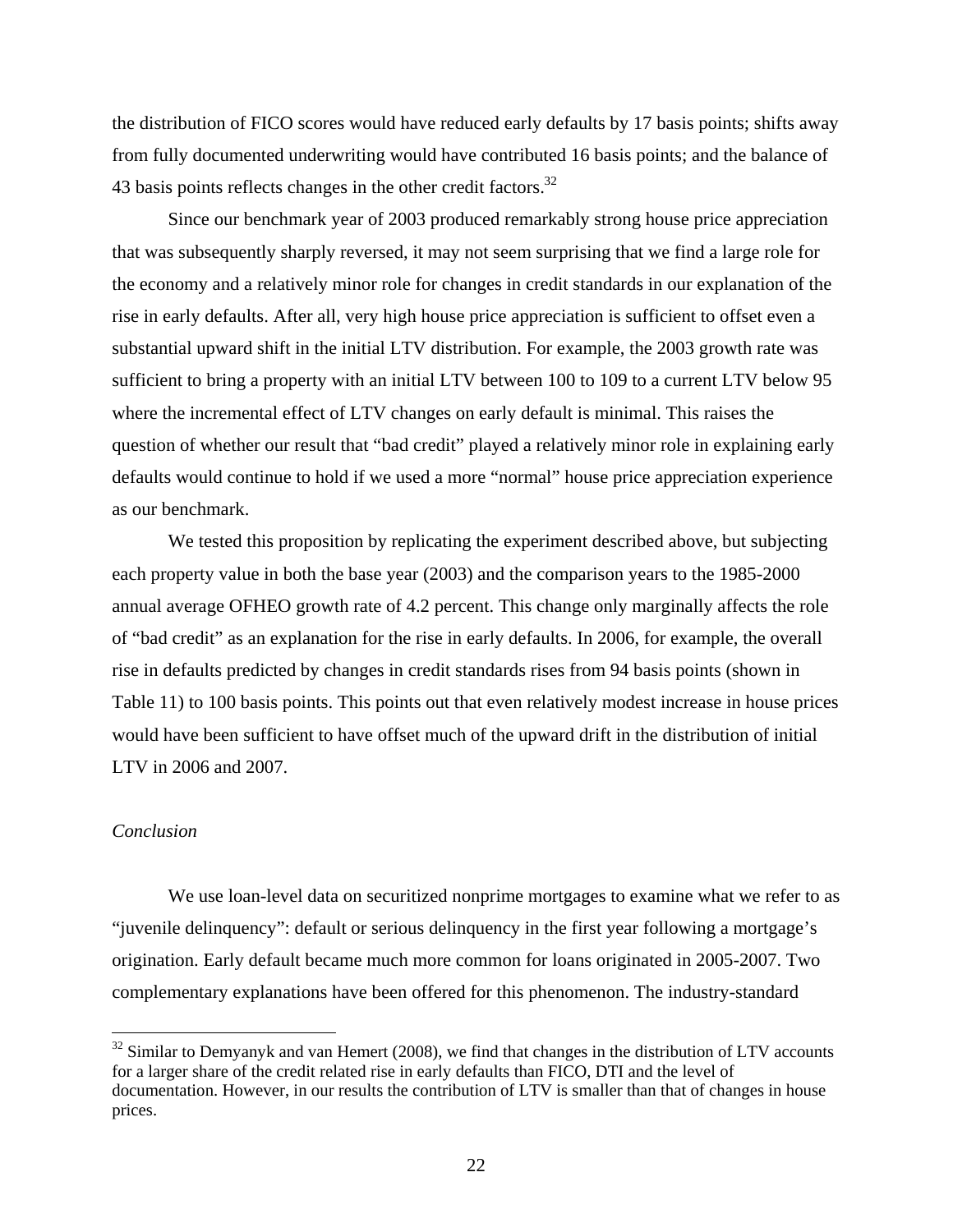explanation of default behavior focuses attention on a relaxation of lending standards after 2003. We see evidence of this in our data, as some underwriting criteria, particularly loan-to-value ratios at origination, deteriorated. At the same time, however, the housing market experienced a sharp and pervasive downturn, a factor which has received attention in recent research. Our results suggest that while both of these factors – bad credit and bad economy - played a role in increasing early defaults starting in 2005, changes to the economy appear to have played the larger role.

Perhaps as important a finding is that, in spite of the set of covariates we control for, our model predicts at most 43 percent of the annual increase in subprime early defaults during the 2005-2007 period. Observable changes in standard underwriting standards and key economic measures appear to be unable to explain the majority of the run-up in early defaults.<sup>33</sup> The fact, noted in our introduction, that many participants in the industry appeared to have been surprised by the degree of the increase in early defaults is in some sense verified here: observable characteristics of the loans, borrowers and economy seem to leave much unexplained, even with the benefit of hindsight. The difference between what we predict, conditional on observables, and what we actually observe is the difference between a bad few years for lenders/investors and a full-blown credit crunch.

The data does indicate a significant difference in behavior between owners and investors, especially in terms of how they respond to downward movements in house prices and negative equity situations. This has implications for underwriting. First, there may be payoffs to increased efforts at determining the true occupancy status of the borrower as part of the underwriting process. Second, originators may want to require additional equity up front from investors to reduce the likelihood that future house price declines could push the investor into negative equity.

An aim of our future research will be to improve the ability of the model to track the changes in average early default rates. A first step is to add more extensive demographic controls for the borrower. Second, given the estimated nonlinear response of the current LTV on early defaults, being able to estimate a distribution of current LTVs for each loan may be quite

<sup>&</sup>lt;sup>33</sup> The model does a better job of explaining the rise in early defaults for alt-a mortgages in 2005 and 2006 with the model capturing two-thirds of the increase. However, in 2007 only 42 percent of the change is explained by the model.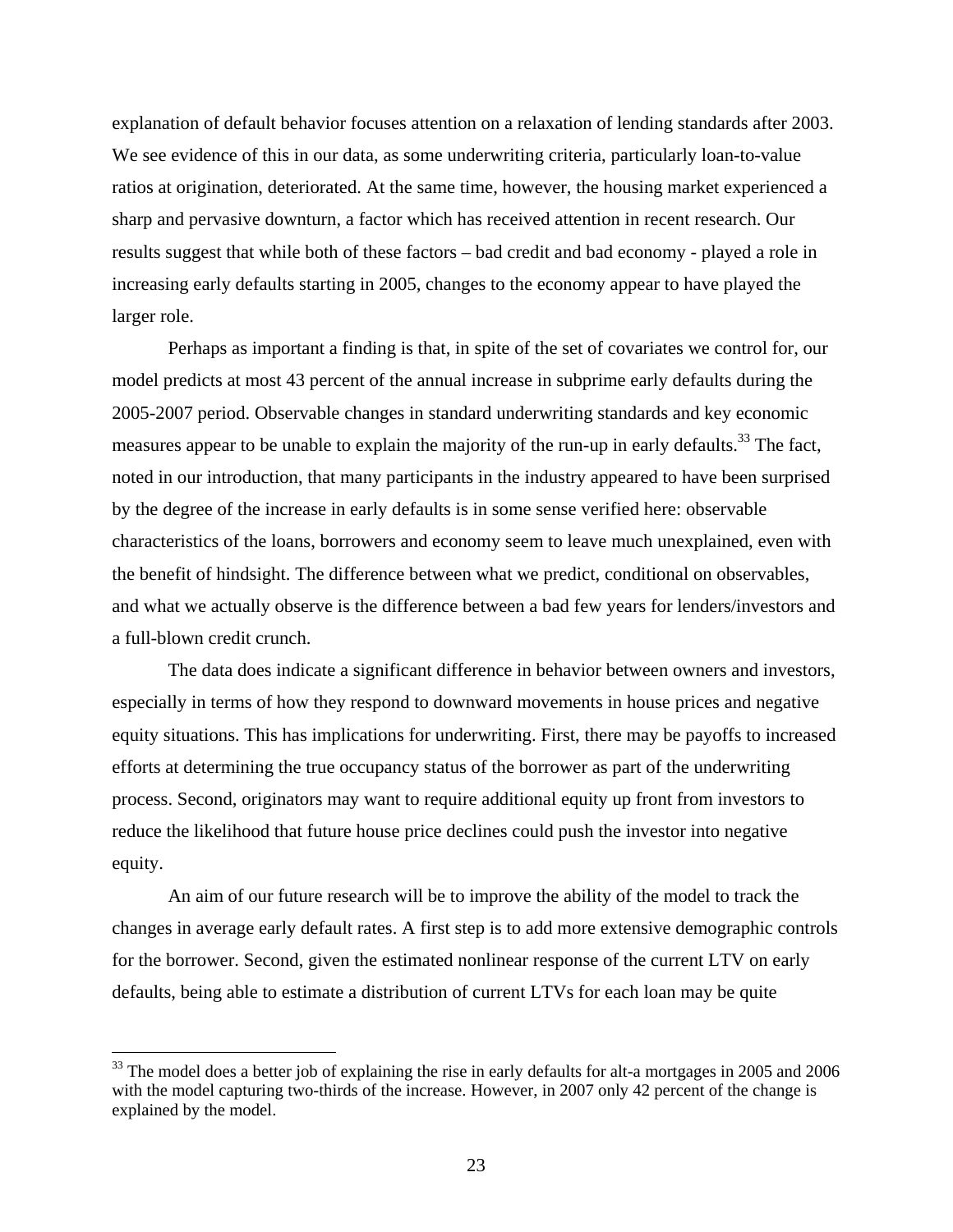important during periods of house price declines.<sup>34</sup> A third area of investigation is the possibility that a significant number of the investors misrepresented their status as an "owner".<sup>35</sup> The data indicate that investors appear to have a much stronger reaction in their early default decisions to negative equity and to declines in house prices. Identifying likely cases where the investor status is misrepresented could lead to significant improvements in the ability of the estimated model to track the rise in early defaults. Finally, it is possible that part of the rise in early defaults reflects changes in the composition of unobserved risk factors of borrowers. Further progress on this possibility would be facilitated by panel data that follows a borrower across multiple mortgages.

How much of the rise in juvenile delinquent mortgages reflected bad credit or a bad economic environment? Based on our evidence to date, a definitive answer is still elusive since too much of the rise in early defaults is remains unexplained. More work is needed to narrow the gap between actual and explained performance for nonprime mortgages. Of what is explained, Officer Krupke might have to concede that many of these juvenile delinquent mortgages "never had the house price appreciation that ev'ry mortgage oughta get."

 $34$  We are in discussions with OFEHO regarding the use of the metro-area house price variances.  $35$  Fitch reports that in a small sample of subprime loans that defaulted 66% of the borrowers misrepresented their occupancy status.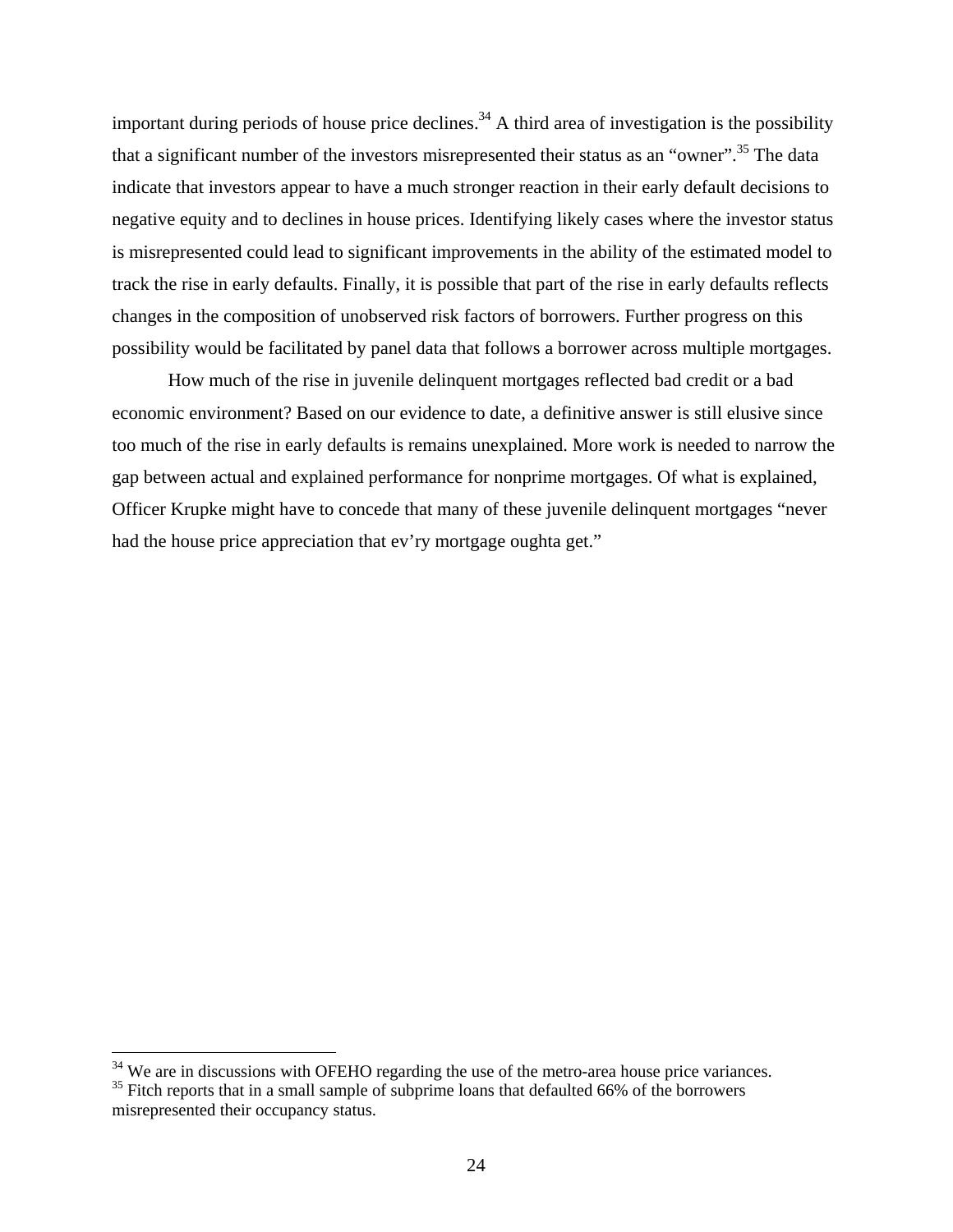#### **References**

- An, Xudong, Raphael W. Bostic, Deng Yongheng, and Stuart A. Gabriel. "GSE Loan Purchases, the FHA, and Housing Outcomes in Targeted, Low-Income Neighborhoods." In *Brookings-Wharton Papers on Urban Affairs*, edited by Gary Burtles and Janet Rothenberg Pack, 205-240. Washington DC, Brookings Institution Press, 2007.
- Black, Fischer, and Myron Scholes. "The Pricing of Options and Corporate Liabilities." *Journal of Political Economy* 81 (May 1973): 637-654.
- Caplin, Andrew, Charles Freeman, and Joseph Tracy. "Collateral Damage: Refinancing Constraints and Regional Recessions." *Journal of Money, Credit, and Banking* 29 (November 1997): 496-516.
- Cunningham, Donald F., and Patric H. Hendershott. "Pricing FHA Mortgage Default Insurance." *Housing Finance Review* 3 (October 1984): 373-392.
- Demyanyk, Yuliya, and Otto Van Hemert. "Understanding the Subprime Mortgage Crisis." Working Paper. New York University, Stern School of Business, February, 2008.
- Deng, Yongheng, and Stuart Gabriel. "Risk-Based Pricing and the Enhancement of Mortgage Credit Availability Among Underserved and Higher Credit-Risk Populations." *Journal of Money, Credit and Banking* 38 (September 2006): 1431-1460.
- ------, John M. Quigley, and Robert van Order. "Mortgage Terminations, Heterogeneity and the Exercise of Mortgage Options." *Econometrica* 68 (March 2000): 275-307.
- Elul, Ronel. "Residential Mortgage Default." *Federal Reserve Bank of Philadelphia Business Review*, Third Quarter 2006, 21-30.
- Fitch Ratings. *The Impact of Poor Underwriting Practices and Fraud in Subprime RMBS Performance*. US Residential Mortgage Special Report, 2007.
- Foote, Christopher L., Kristopher Gerardi, and Paul S. Willen. "Negative Equity and Foreclosure: Theory and Evidence." Public Policy Discussion Papers 08-3. Federal Reserve Bank of Boston, 2008.
- Foster, Chester, and Robert van Order. "An Option-Based Model of Mortgage Default." *Housing Finance Review* 3 (October 1984): 273-291.
- Gerardi, Kristopher, Adam Hale Shapiro, and Paul S. Willen. "Subprime Outcomes: Risky Mortgages, Homeownership Experiences, and Foreclosures." Working Paper No. 07-15. Federal Reserve Bank of Boston, December, 2007.
- Kau, James B., Donald C. Keenan, and Taewon Kim. "Transaction Cost, Supoptimal Termination, and Default Probabilities for Mortgages." *Journal of the American Real Estate and Urban Economics Association* 21 (Fall 1993): 247-263.
- ------, Donald C. Keenan, Walter J. Muller, and James F. Epperson. "The Valuation at Origination of Fixed Rate Mortgages with Default and Prepayment." *Journal of Real Estate Finance and Economics* 11 (July 1995): 5-36.
- Leventis, Andrew. "Revisiting the Differences Between the OFHEO and S&P/Case-Shiller House Price Indexes: New Explanations." Research Paper. Office of Federal Housing Enterprise Oversight, January, 2008.
- Mayer, Christopher, and Karen Pence. "Subprime Mortgages: What, Where, and to Whom?" FEDS Working Paper 2008-29. Board of Governors of the Federal Reserve System, June, 2008.
- Pence, Karen M. "Foreclosing on Opportunity: State Laws and Mortgage Credit." FEDS Working Paper 2003-16. Board of Governors of the Federal Reserve System, May, 2003.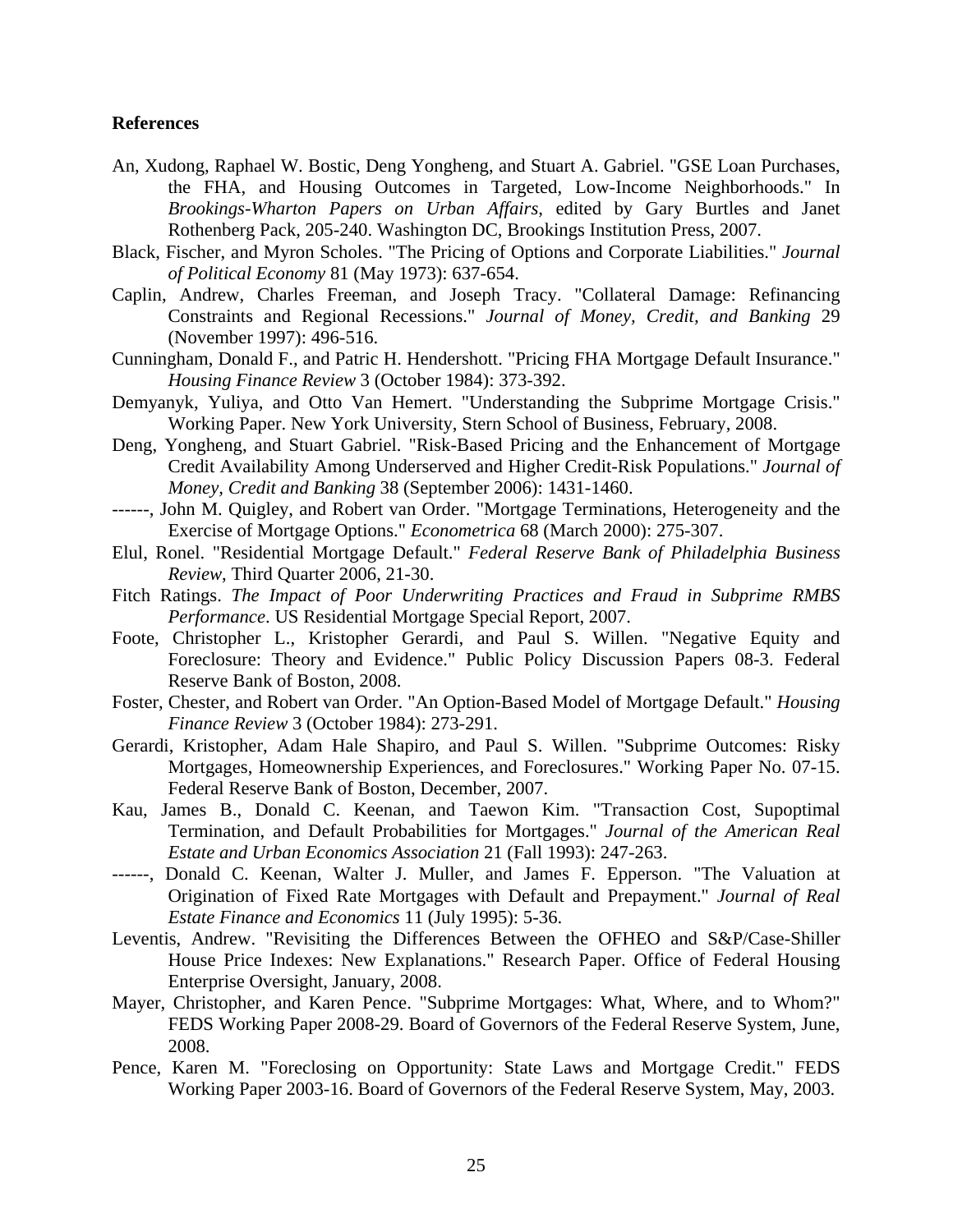- Pennington-Cross, Anthony. "Subprime Lending in the Primary and Secondary Markets." *Journal of Housing Research* 13, no. 1 (2002): 31-50.
- ------, and Giang Ho. "The Termination of Subprime Hybrid and Fixed Rate Mortgages." Working Paper 2006-042A. Federal Reserve Bank of St Louis, Research Division, July, 2006.
- Schwartz, Eduardo S., and Walter N. Torous. "Mortgage Payment and Default Decisions: A Poisson Regression Approach." *Journal of the American Real Estate and Urban Economics Association* 21 (Winter 1993): 431-449.
- Vandell, Kerry D. "How Ruthless Is Mortgage Default? A Review and Synthesis of the Evidence." *Journal of Housing Research* 6, no. 2 (1995): 245-264.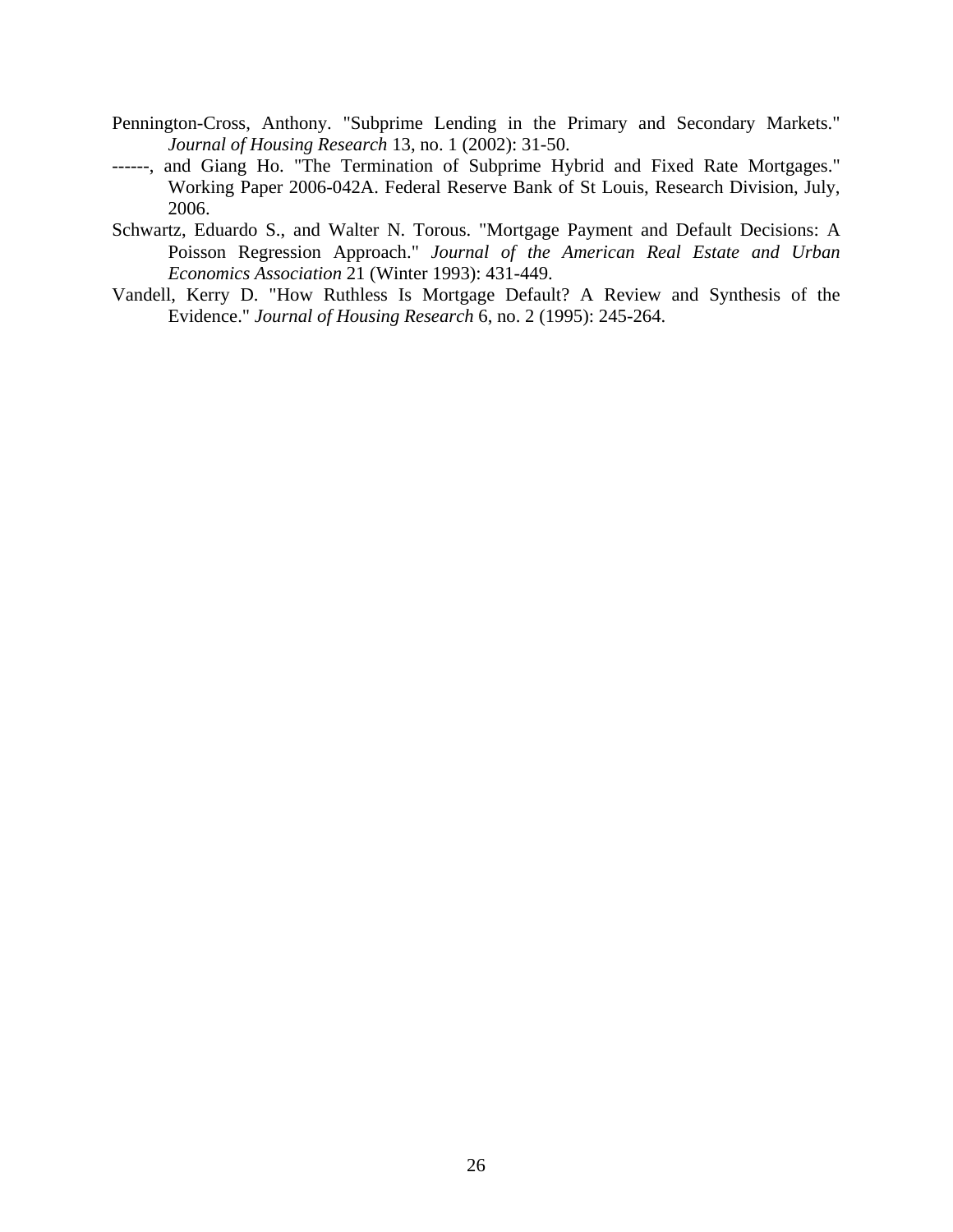|      |           |                  |                  | Subprime         |                  |                             |        |
|------|-----------|------------------|------------------|------------------|------------------|-----------------------------|--------|
| Year | $10^{th}$ | $25^{\text{th}}$ | 50 <sup>th</sup> | $75^{\text{th}}$ | 90 <sup>th</sup> | $\%$ w. $2^{nd}$            | N      |
| 2001 | 63        | 75               | 80               | 89               | 90               | 3.16                        | 3,984  |
| 2002 | 65        | 75               | 80               | 90               | 97               | 3.56                        | 6,636  |
| 2003 | 64        | 75               | 84               | 90               | 100              | 7.40                        | 11,210 |
| 2004 | 65        | 78               | 85               | 95               | 100              | 16.07                       | 17,093 |
| 2005 | 66        | 80               | 87               | 100              | 100              | 24.55                       | 19,816 |
| 2006 | 66        | 80               | 90               | 100              | 100              | 29.36                       | 14,756 |
| 2007 | 65        | 78               | 87               | 95               | 100              | 17.93                       | 1,556  |
|      |           |                  |                  |                  |                  |                             |        |
|      |           |                  |                  | Alt-A            |                  |                             |        |
| Year | $10^{th}$ | $25^{\text{th}}$ | $50^{\text{th}}$ | $75^{\text{th}}$ | 90 <sup>th</sup> | $\%$ w. $2^{\overline{nd}}$ | N      |
| 2001 | 64        | 75               | 80               | 90               | 100              | 2.17                        | 1,107  |
| 2002 | 60        | 73               | 80               | 90               | 100              | 3.28                        | 2,013  |
| 2003 | 51        | 67               | 80               | 90               | 100              | 12.36                       | 3,746  |
| 2004 | 60        | 74               | 80               | 95               | 100              | 29.95                       | 7,613  |
| 2005 | 60        | 74               | 80               | 95               | 100              | 36.39                       | 12,164 |
| 2006 | 62        | 75               | 85               | 95               | 100              | 43.88                       | 11,556 |
| 2007 | 60        | 75               | 80               | 95               | 100              | 34.82                       | 2,079  |

*Notes*: Loan Performance data, authors calculations

|      |         |      |           | Subprime  |           |        |
|------|---------|------|-----------|-----------|-----------|--------|
| Year | Overall | < 80 | $80 - 89$ | $90 - 94$ | $95 - 99$ | $100+$ |
| 2001 | 6.70    | 6.97 | 6.98      | 5.50      | 5.37      | 8.99   |
| 2002 | 4.73    | 4.76 | 5.51      | 3.76      | 1.85      | 5.30   |
| 2003 | 3.40    | 3.23 | 3.45      | 3.42      | 2.95      | 4.03   |
| 2004 | 4.70    | 3.76 | 4.77      | 5.11      | 5.44      | 5.30   |
| 2005 | 6.60    | 5.35 | 6.15      | 7.15      | 7.83      | 7.60   |
| 2006 | 11.26   | 6.95 | 11.03     | 12.91     | 11.23     | 14.19  |
| 2007 | 14.52   | 9.20 | 14.18     | 16.94     | 14.58     | 19.94  |
|      |         |      |           |           |           |        |
|      |         |      |           | Alt-A     |           |        |
| Year | Overall | < 80 | $80 - 89$ | $90 - 94$ | $95 - 99$ | $100+$ |
| 2001 | 2.98    | 0.99 | 3.80      | 8.05      | 2.80      | 1.54   |
| 2002 | 1.39    | 0.74 | 1.75      | 2.68      | 1.18      | 1.72   |
| 2003 | 0.67    | 0.33 | 0.38      | 1.05      | 1.57      | 1.72   |
| 2004 | 0.85    | 0.28 | 0.69      | 0.80      | 1.64      | 2.13   |
| 2005 | 1.34    | 0.58 | 1.09      | 1.41      | 2.10      | 2.99   |
| 2006 | 3.21    | 1.21 | 2.32      | 3.64      | 4.51      | 6.47   |
| 2007 | 6.93    | 2.47 | 4.79      | 8.56      | 11.11     | 15.61  |

### **Table 2.** Early Defaults by Initial LTV and Year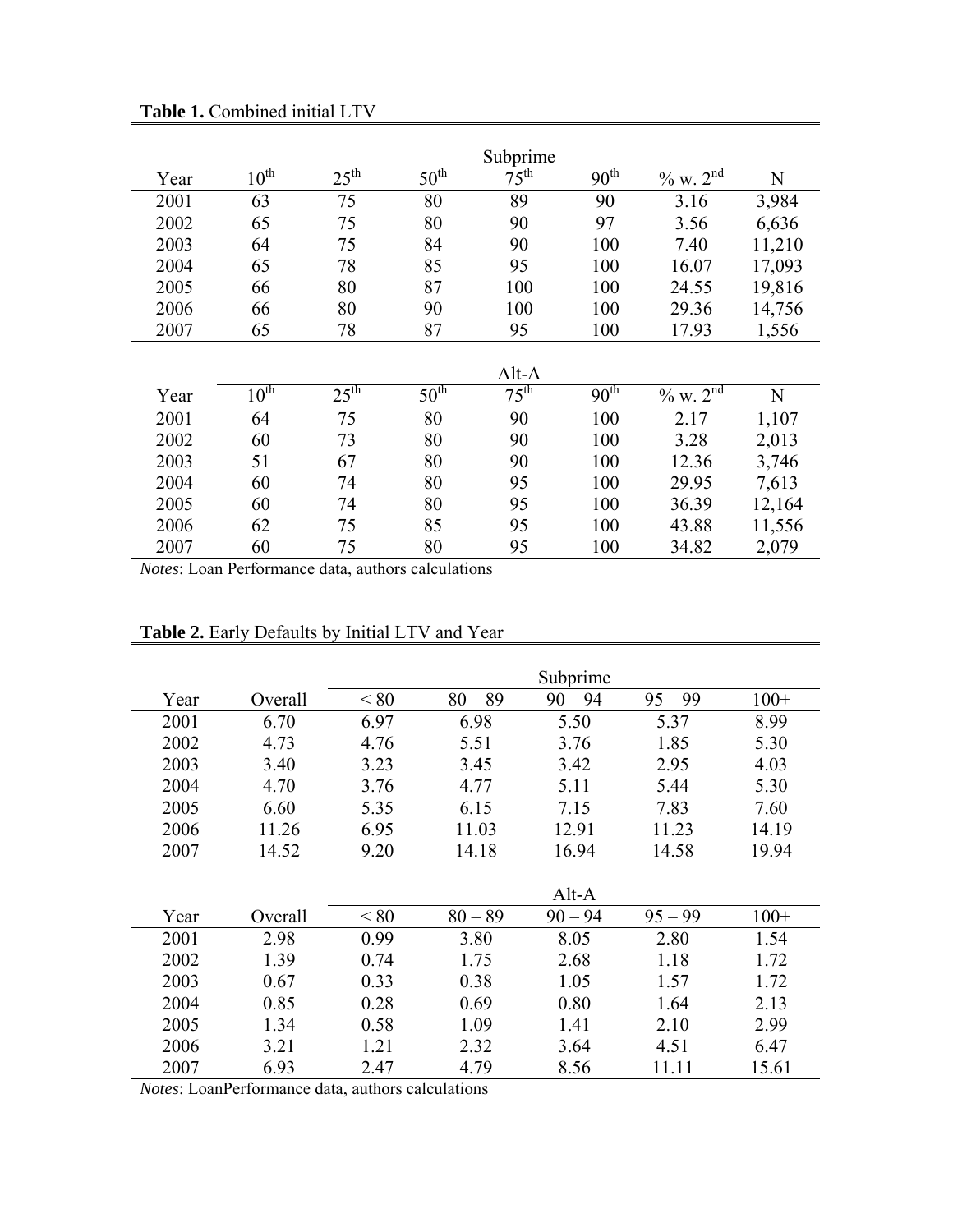|                              |       |           | Subprime  |           |        |
|------------------------------|-------|-----------|-----------|-----------|--------|
|                              | < 80  | $80 - 89$ | $90 - 94$ | $95 - 99$ | $100+$ |
| Owner)                       | 5.07  | 6.26      | 6.58      | 6.71      | 8.99   |
| Boom/bust (AZ, CA, FL, NV)   | 4.22  | 5.47      | 5.40      | 6.19      | 9.39   |
| Weak economy<br>(IN, MI, OH) | 7.82  | 9.21      | 10.24     | 9.68      | 9.74   |
| Other                        | 5.47  | 6.33      | 6.57      | 6.43      | 8.63   |
| Investor                     | 4.64  | 6.18      | 9 1 7     | 9.30      | 11.79  |
| Boom/bust (AZ, CA, FL, NV)   | 2.90  | 3.51      | 6.18      | 8.51      | 3.45   |
| Weak economy<br>(IN, MI, OH) | 11.56 | 12.65     | 18.33     | 13.43     | 22.81  |
| Other                        | 4.31  | 5.92      | 7.02      | 8.44      | 9.09   |

# **Table 3.** Early Defaults by Initial LTV, Investor status and Geography

|      |           | Alt-A     |           |        |
|------|-----------|-----------|-----------|--------|
| < 80 | $80 - 89$ | $90 - 94$ | $95 - 99$ | $100+$ |
| 0.70 | 1.65      | 2.36      | 2.95      | 4.34   |
| 0.66 | 1.56      | 2.46      | 3.83      | 5.28   |
| 0.00 | 3.68      | 2.68      | 3.97      | 4.15   |
| 0.81 | 1.58      | 2.22      | 2.26      | 3.63   |
| 0.97 | 1.40      | 3.15      | 3.45      | 8.62   |
| 0.67 | 1.30      | 2.58      | 5.42      | 17.58  |
| 2.74 | 3.62      | 4.76      | 7.69      | 5.71   |
| 1.17 | 1.22      | 3.34      | 1.99      | 6.51   |
|      |           |           |           |        |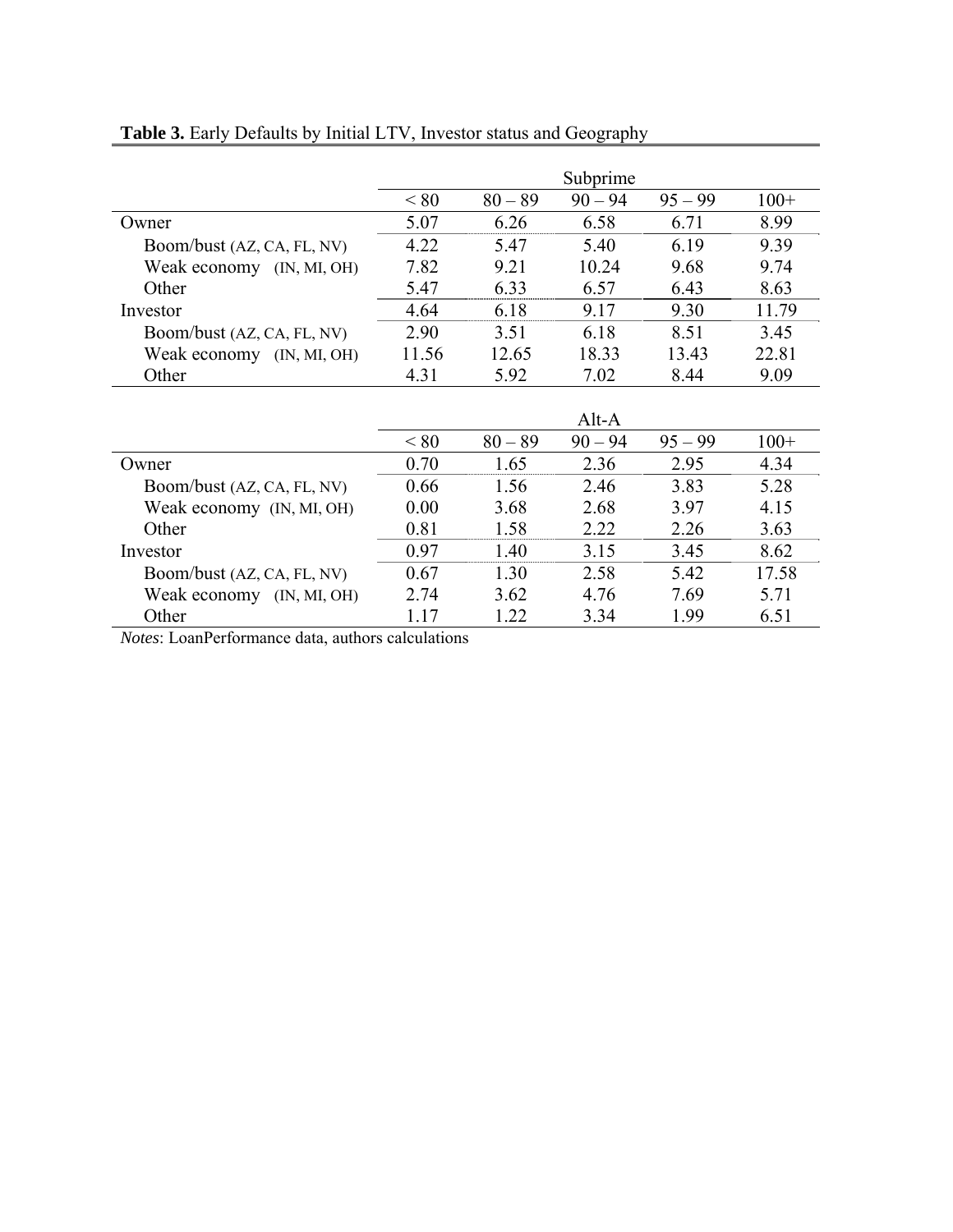|      | Subprime |           |           |        |  |
|------|----------|-----------|-----------|--------|--|
| Year | $<$ 30   | $30 - 34$ | $35 - 39$ | $40 +$ |  |
| 2001 | 49.05    | 9.06      | 9.76      | 32.13  |  |
| 2002 | 46.88    | 8.88      | 10.76     | 33.48  |  |
| 2003 | 42.05    | 9.49      | 11.01     | 37.45  |  |
| 2004 | 37.85    | 9.12      | 12.34     | 40.69  |  |
| 2005 | 40.54    | 7.82      | 11.00     | 40.64  |  |
| 2006 | 29.54    | 8.28      | 11.70     | 50.47  |  |
| 2007 | 37.53    | 7.78      | 10.54     | 44.15  |  |
|      |          |           |           |        |  |
|      |          |           | Alt-A     |        |  |
| Year | $<$ 30   | $30 - 34$ | $35 - 39$ | $40 +$ |  |
| 2001 | 78.05    | 5.33      | 6.87      | 9.76   |  |
| 2002 | 76.45    | 6.36      | 8.49      | 8.69   |  |
| 2003 | 75.04    | 6.54      | 7.82      | 10.60  |  |
| 2004 | 65.87    | 8.05      | 10.84     | 15.24  |  |
| 2005 | 65.42    | 7.88      | 11.16     | 15.54  |  |
| 2006 | 57.61    | 8.19      | 14.17     | 20.04  |  |
| 2007 | 58.01    | 6.97      | 13.56     | 21.45  |  |

**Table 4.** Distribution of Debt-to-Income Ratios – by Year

*Notes*: LoanPerformance data, authors calculations

|  |  |  |  | Table 5. Early Defaults by Debt-to-Income and Year |  |  |
|--|--|--|--|----------------------------------------------------|--|--|
|--|--|--|--|----------------------------------------------------|--|--|

|      | Subprime |                  |           |        |  |
|------|----------|------------------|-----------|--------|--|
| Year | $<$ 30   | $30 - 34$        | $35 - 39$ | $40 +$ |  |
| 2001 | 6.09     | 7.76             | 6.94      | 7.27   |  |
| 2002 | 4.56     | 3.90             | 5.04      | 5.09   |  |
| 2003 | 3.20     | 3.10             | 3.57      | 3.64   |  |
| 2004 | 4.73     | 3.59             | 4.74      | 4.90   |  |
| 2005 | 6.48     | 5.87             | 5.69      | 7.09   |  |
| 2006 | 10.03    | 10.15            | 10.60     | 12.31  |  |
| 2007 | 13.87    | 14.88            | 15.24     | 14.85  |  |
|      |          |                  |           |        |  |
|      |          |                  | $Alt-A$   |        |  |
| Year | $<$ 30   | $30 - 34$        | $35 - 39$ | $40 +$ |  |
| 2001 | 3.59     | $\boldsymbol{0}$ | 1.32      | 0.93   |  |
| 2002 | 1.43     | 1.56             | 1.17      | 1.14   |  |
| 2003 | 0.71     | 0.41             | 0.34      | 0.76   |  |
| 2004 | 0.70     | 1.14             | 1.09      | 1.21   |  |
| 2005 | 1.12     | 1.15             | 1.84      | 2.01   |  |
| 2006 | 3.05     | 3.59             | 3.24      | 3.50   |  |
| 2007 | 5.72     | 4.83             | 7.09      | 10.76  |  |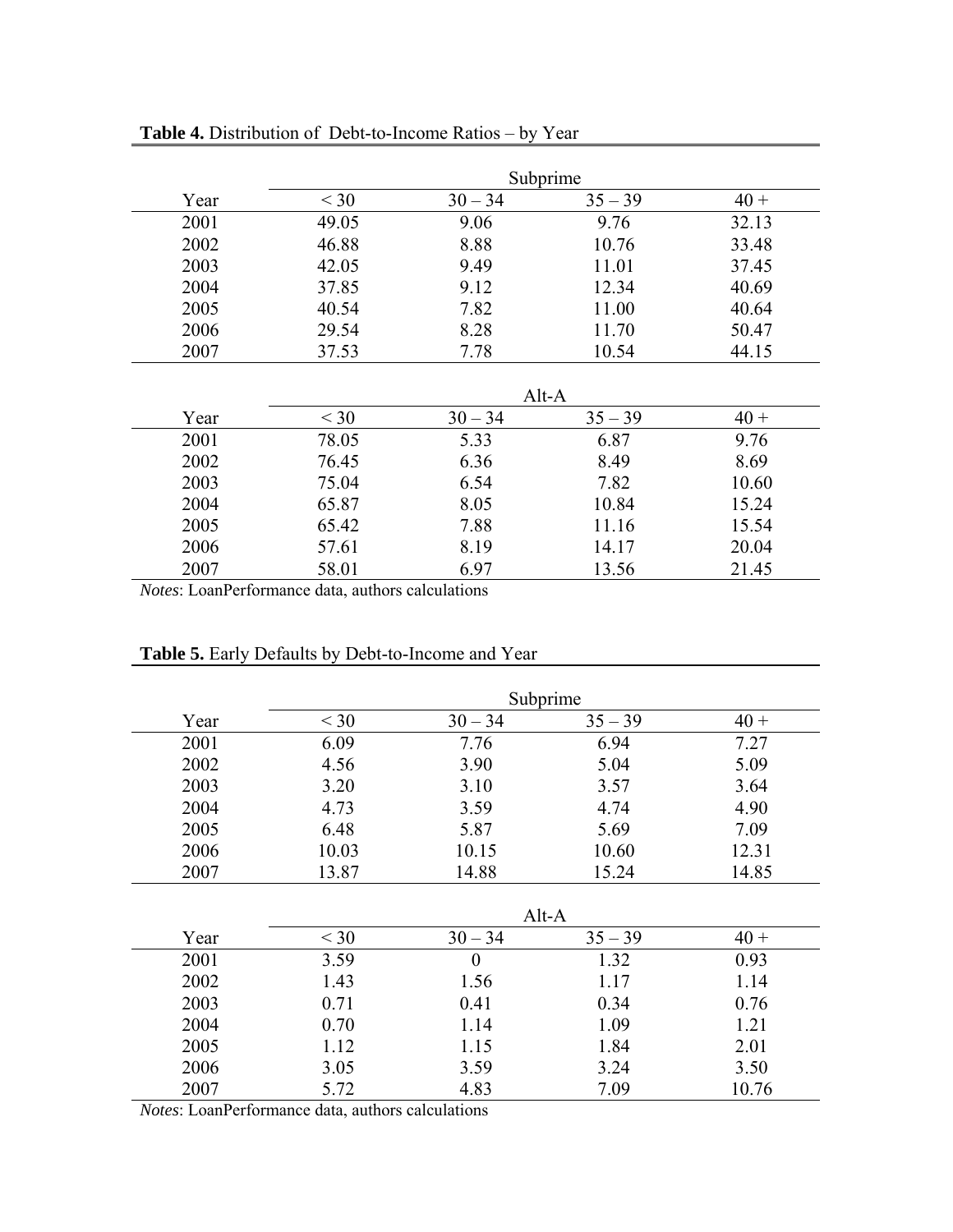|      | Subprime  |             |             |        |  |  |
|------|-----------|-------------|-------------|--------|--|--|
| Year | ${}< 600$ | $600 - 619$ | $620 - 659$ | $660+$ |  |  |
| 2001 | 51.53     | 13.50       | 19.78       | 15.19  |  |  |
| 2002 | 45.16     | 13.32       | 21.47       | 20.04  |  |  |
| 2003 | 39.68     | 12.58       | 23.68       | 24.06  |  |  |
| 2004 | 38.06     | 13.53       | 24.50       | 23.91  |  |  |
| 2005 | 35.59     | 14.34       | 25.76       | 24.30  |  |  |
| 2006 | 35.75     | 16.22       | 27.00       | 21.03  |  |  |
| 2007 | 39.91     | 17.16       | 24.04       | 18.89  |  |  |
|      |           |             |             |        |  |  |
|      |           |             | $Alt-A$     |        |  |  |
| Year | ${}< 600$ | $600 - 619$ | $620 - 659$ | $660+$ |  |  |
| 2001 | 1.81      | 2.89        | 17.43       | 77.87  |  |  |
| 2002 | 2.24      | 2.78        | 14.41       | 80.58  |  |  |
| 2003 | 0.83      | 1.63        | 13.93       | 83.61  |  |  |
| 2004 | 0.71      | 1.29        | 14.93       | 83.07  |  |  |
| 2005 | 0.41      | 1.18        | 14.03       | 84.37  |  |  |
| 2006 | 0.14      | 0.84        | 16.79       | 82.23  |  |  |
| 2007 | 0.00      | 0.43        | 15.92       | 83.65  |  |  |

# **Table 6.** Distribution of FICO Scores – by Year

*Notes*: LoanPerformance data, authors calculations

# **Table 7.** Early Defaults by FICO Scores and Year

|      | Subprime |             |             |        |  |
|------|----------|-------------|-------------|--------|--|
| Year | ${}<600$ | $600 - 619$ | $620 - 659$ | $660+$ |  |
| 2001 | 9.16     | 5.02        | 4.82        | 2.31   |  |
| 2002 | 7.21     | 2.60        | 3.65        | 1.73   |  |
| 2003 | 5.51     | 3.55        | 1.85        | 1.37   |  |
| 2004 | 7.24     | 3.81        | 3.84        | 2.03   |  |
| 2005 | 9.92     | 5.91        | 5.35        | 3.45   |  |
| 2006 | 13.31    | 10.82       | 11.14       | 8.25   |  |
| 2007 | 15.14    | 15.36       | 15.24       | 11.56  |  |
|      |          |             |             |        |  |
|      |          |             | $Alt-A$     |        |  |
| Year | ${}<600$ | $600 - 619$ | $620 - 659$ | $660+$ |  |
| 2001 | 15.00    | 3.13        | 6.74        | 1.86   |  |
| 2002 | 2.22     | 3.57        | 2.76        | 1.05   |  |
| 2003 | 12.90    | 3.28        | 0.96        | 0.45   |  |
| 2004 | 1.85     | 4.08        | 1.58        | 0.66   |  |
| 2005 | 6.00     | 5.56        | 2.34        | 1.09   |  |

2006 12.50 10.31 4.95 2.77 2007 0.00 22.22 13.29 5.64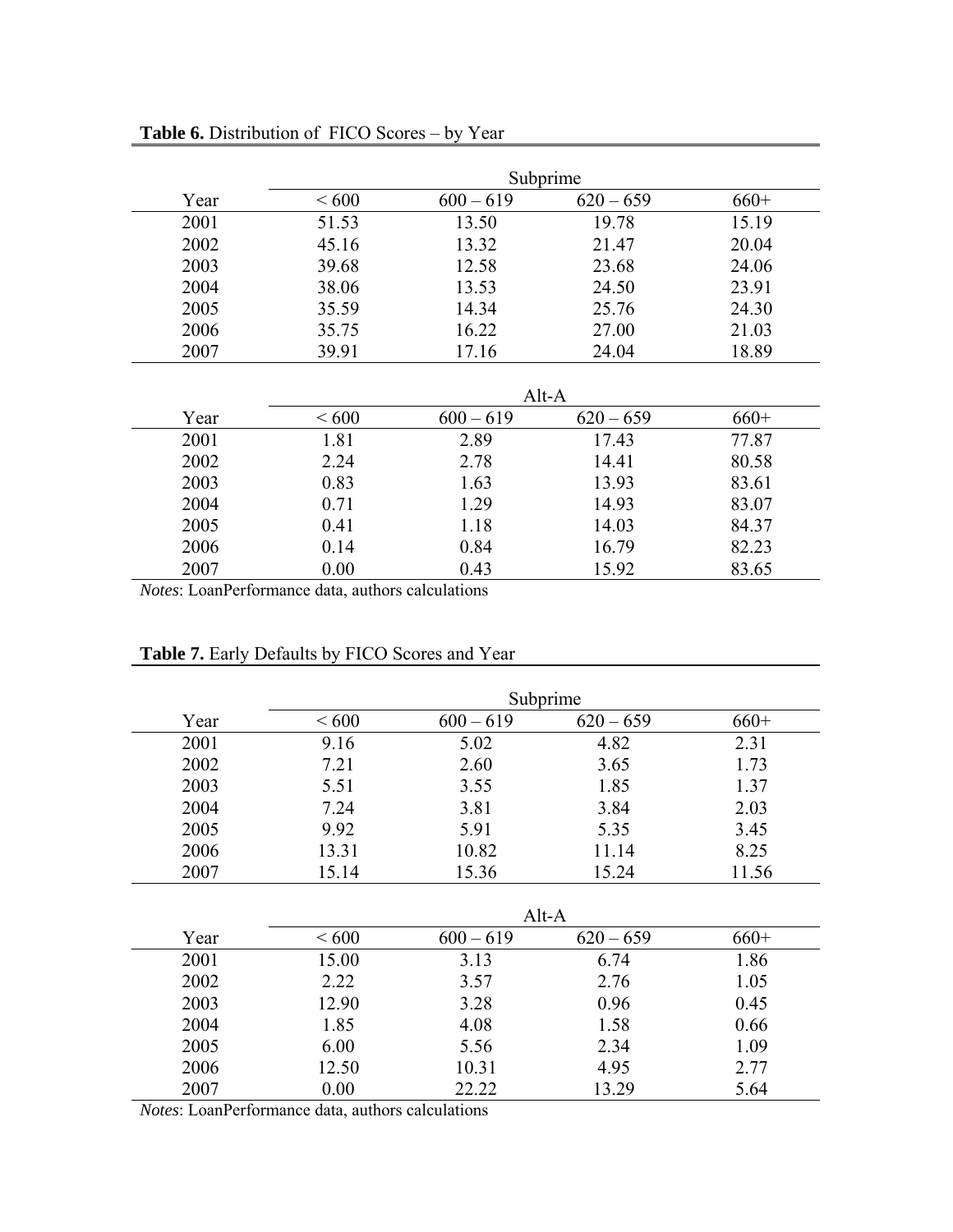|      |       | Subprime |      |
|------|-------|----------|------|
| Year | Full  | Low      | None |
| 2001 | 77.84 | 21.76    | 0.40 |
| 2002 | 71.13 | 28.30    | 0.57 |
| 2003 | 67.02 | 32.52    | 0.46 |
| 2004 | 65.37 | 34.34    | 0.29 |
| 2005 | 62.28 | 37.47    | 0.24 |
| 2006 | 61.71 | 38.00    | 0.29 |
| 2007 | 64.20 | 35.48    | 0.32 |
|      |       |          |      |
|      |       | $Alt-A$  |      |
| Year | Full  | Low      | None |
| 2001 | 36.77 | 55.56    | 7.68 |
| 2002 | 40.64 | 51.96    | 7.40 |
| 2003 | 35.50 | 57.26    | 7.23 |
| 2004 | 37.75 | 55.72    | 6.53 |
| 2005 | 31.11 | 64.44    | 4.46 |
| 2006 | 18.92 | 76.56    | 4.53 |
| 2007 | 16.84 | 77.49    | 5.68 |

|  |  |  | <b>Table 8.</b> Distribution of Documentation Level – by Year |  |
|--|--|--|---------------------------------------------------------------|--|
|--|--|--|---------------------------------------------------------------|--|

*Notes*: LoanPerformance data, authors calculations

|      |             | Subprime |       |
|------|-------------|----------|-------|
| Year | <b>Full</b> | Low      | None  |
| 2001 | 6.58        | 7.15     | 6.25  |
| 2002 | 4.49        | 5.43     | 0.00  |
| 2003 | 3.31        | 3.54     | 5.77  |
| 2004 | 4.62        | 4.87     | 2.04  |
| 2005 | 6.05        | 7.54     | 0.00  |
| 2006 | 9.26        | 14.55    | 4.65  |
| 2007 | 11.91       | 19.20    | 20.00 |
|      |             |          |       |
|      |             | $Alt-A$  |       |
| Year | Full        | Low      | None  |
| 2001 | 0.98        | 3.41     | 9.41  |
| 2002 | 0.98        | 1.34     | 4.03  |
| 2003 | 0.45        | 0.75     | 1.11  |
| 2004 | 0.77        | 0.94     | 0.60  |
| 2005 | 0.77        | 1.57     | 2.03  |
| 2006 | 2.06        | 3.47     | 3.63  |
| 2007 | 3.14        | 7.57     | 9.32  |

 $\overline{\phantom{a}}$ 

# **Table 9.** Early Defaults by Documentation Level and Year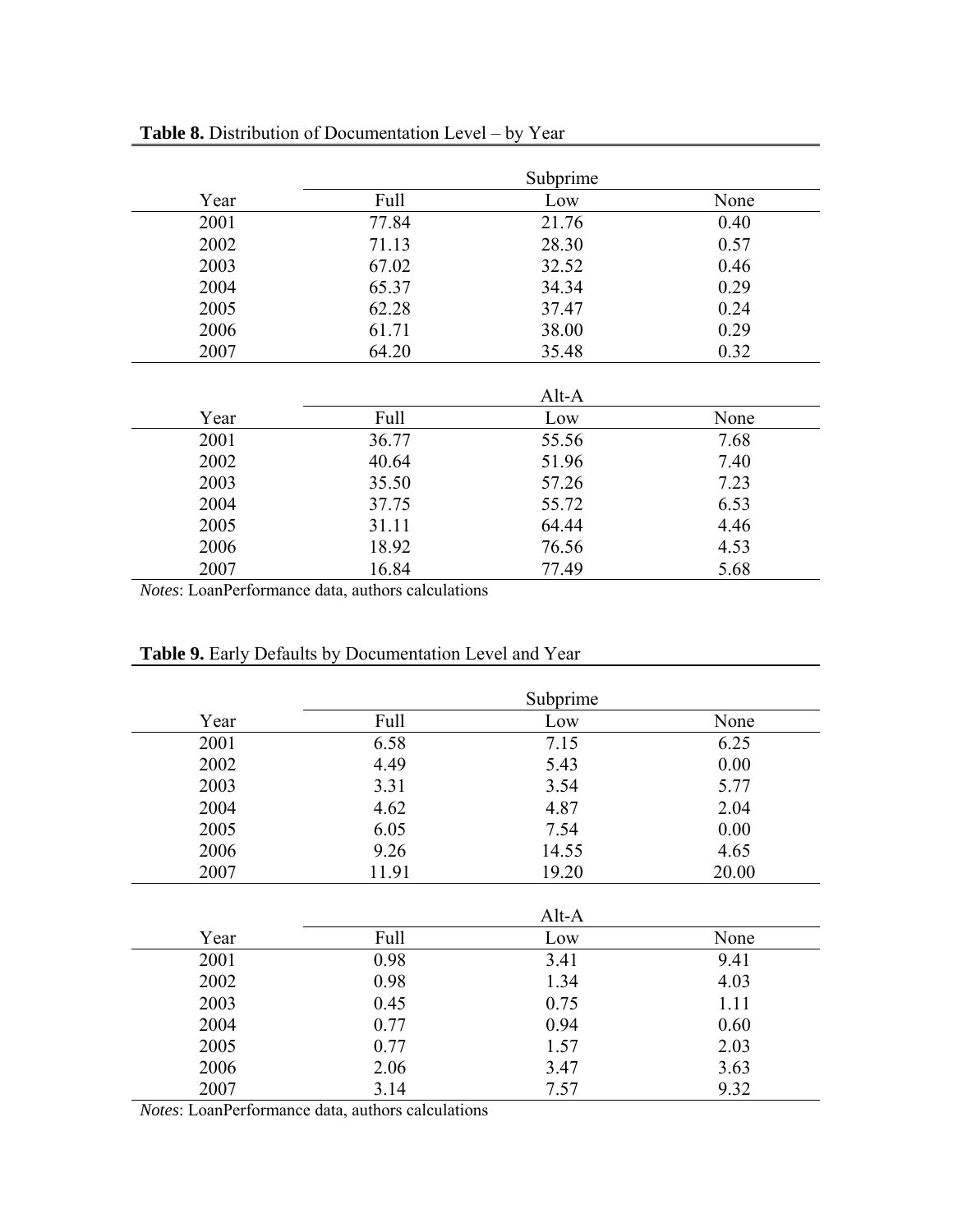|                                                 | Subprime              |         | Alt-A                 |        |
|-------------------------------------------------|-----------------------|---------|-----------------------|--------|
| Variable                                        | (1)                   |         | (2)                   |        |
| LTV: $80 - 84$                                  | 0.95                  | (0.30)  | 0.26                  | (0.24) |
| $85 - 89$                                       | $1.40***$             | (0.28)  | $1.24***$             | (0.26) |
| $90 - 94$                                       | $2.02***$             | (0.36)  | $1.38***$             | (0.29) |
| $95 - 99$                                       | $3.07***$             | (0.42)  | $2.91***$             | (0.38) |
| $100+$                                          | $6.84***$             | (1.26)  | $6.92***$             | (0.89) |
| Investor $\cdot$ 95 - 99                        | 1.78                  | (2.45)  | $3.77*$               | (1.61) |
| $\cdot$ 100+                                    | $24.59^*$             | (12.35) | $20.29$ **            | (5.96) |
| DTI missing                                     | 0.41                  | (0.22)  | $0.37*$               | (0.16) |
| DTI: $40 - 44$                                  | $0.71$ <sup>*</sup>   | (0.28)  | $0.59^*$              | (0.31) |
| $45 - 49$                                       | $0.77^{\ast\ast}$     | (0.28)  | 0.47                  | (0.44) |
| $50+$                                           | $1.26***$             | (0.39)  | $-0.90$ <sup>*</sup>  | (0.42) |
| FICO: <560                                      | $10.35***$            | (0.42)  | $11.81***$            | (4.57) |
| $560 - 589$                                     | $6.92***$             | (0.40)  | $6.23***$             | (2.29) |
| $590 - 619$                                     | $4.47***$             | (0.36)  | $4.77***$             | (1.14) |
| $620 - 649$                                     | $3.32***$             | (0.35)  | $2.98***$             | (0.33) |
| $650 - 679$                                     | $1.72***$             | (0.32)  | $1.75***$             | (0.23) |
| $680 - 719$                                     | 0.09                  | (0.34)  | $0.68^{**}$           | (0.14) |
| Investor $\cdot$ <560                           |                       |         | $-11.84$ **           | (4.59) |
| $•560 - 589$                                    |                       |         | $-6.97**$             | (2.37) |
| $•590 - 619$                                    |                       |         | $-4.68$ <sup>**</sup> | (1.18) |
| Limited documentation                           | $2.96^{**}$           | (0.22)  | $1.27***$             | (0.15) |
| No documentation                                | 0.73                  | (1.08)  | $2.14***$             | (0.38) |
| Fixed rate mortgage                             | $-1.17$ <sup>**</sup> | (0.20)  | $-0.57$ <sup>**</sup> | (0.17) |
| Prepayment penalty                              | $0.70***$             | (0.21)  | 0.28                  | (0.18) |
| Refinance - no cash                             | $-2.65$ **            | (0.35)  | $-0.11$               | (0.20) |
| Refinance – cash out                            | $-3.11$ <sup>**</sup> | (0.25)  | $-0.61$ <sup>**</sup> | (0.16) |
| Investor                                        | $2.73***$             | (0.65)  | $1.29***$             | (0.35) |
| $2nd$ – home                                    | 1.37                  | (0.96)  | 0.51                  | (0.44) |
| House price appreciation – positive $(10\%)$    | $-1.42$ <sup>**</sup> | (0.14)  | $-0.02$               | (0.11) |
| House price appreciation – negative $(10\%)$    | $4.80***$             | (1.03)  | $1.66*$               | (0.69) |
| Investor • house price appr – positive $(10\%)$ | $-1.32$ <sup>**</sup> | (0.39)  | $-0.44$ <sup>*</sup>  | (0.18) |
| Investor • house price appr – negative $(10\%)$ | 5.57                  | (4.57)  | $-0.74$               | (1.25) |
| Local unemployment rate                         | $0.25$ **             | (0.08)  | $-0.04$               | (0.06) |
| Root mean square error                          | 0.243                 |         | 0.139                 |        |
| Mean early default rate                         | 6.61                  |         | 2.06                  |        |
| Observations                                    | 75,051                |         | 40,278                |        |

**Table 10.** Probability of an Early Default

*Notes*: Linear probability estimates with standard errors given in parentheses. Standard errors use clustering at the msa•year•quarter level. LoanPerformance data, 1 percent random sample. Year effects and six property type fixed effects are included.

\*\* significant at the 1 percent level

\* significant at the 5 percent level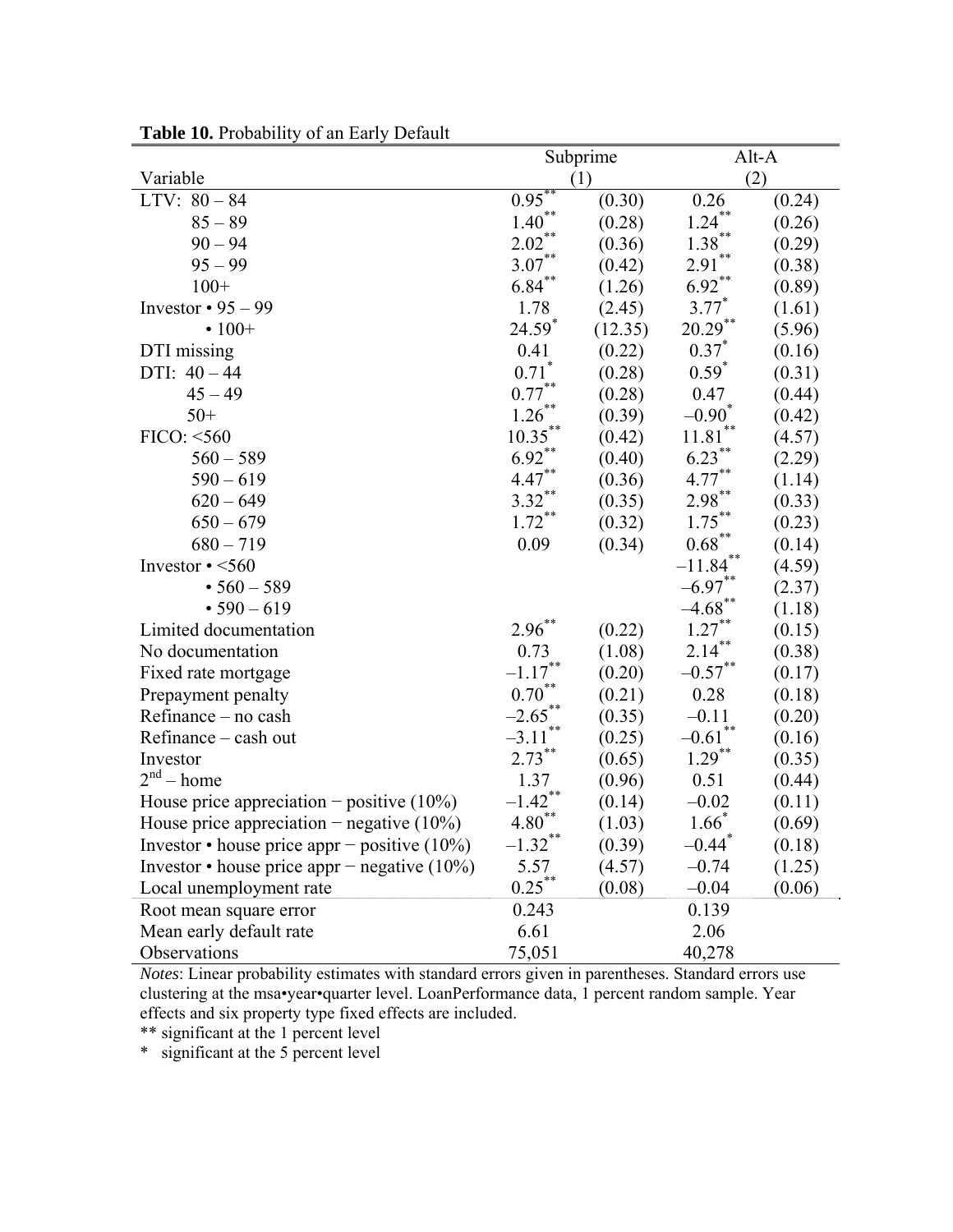| Subprime |                      |           |                    |         |         |  |
|----------|----------------------|-----------|--------------------|---------|---------|--|
|          | Early Default        |           | Percent<br>Due to: |         |         |  |
| Year     | Difference           | Explained | Explained          | Credit  | Economy |  |
| 2005     | 3.20                 | 0.90      | 28.1               | 0.58    | 0.32    |  |
| 2006     | 7.86                 | 3.39      | 43.1               | 0.94    | 2.45    |  |
| 2007     | 11.13                | 4.80      | 43.2               | 0.72    | 4.08    |  |
|          |                      |           |                    |         |         |  |
|          | Alt-A                |           |                    |         |         |  |
|          | <b>Early Default</b> |           | Percent            | Due to: |         |  |
| Year     | Difference           | Explained | Explained          | Credit  | Economy |  |
| 2005     | 0.67                 | 0.44      | 65.8               | 0.20    | 0.24    |  |
| 2006     | 2.54                 | 1.70      | 66.8               | 0.55    | 1.14    |  |
| 2007     | 6.26                 | 2.61      | 41.7               | 0.49    | 2.12    |  |

|  |  | <b>Table 11.</b> Decomposition of Rise in Early Default Rates |
|--|--|---------------------------------------------------------------|
|  |  |                                                               |

*Notes*: All differences expressed relative to 2003. LoanPerformance data, authors calculations using the estimates reported in table 10 and sample means by year for the variables.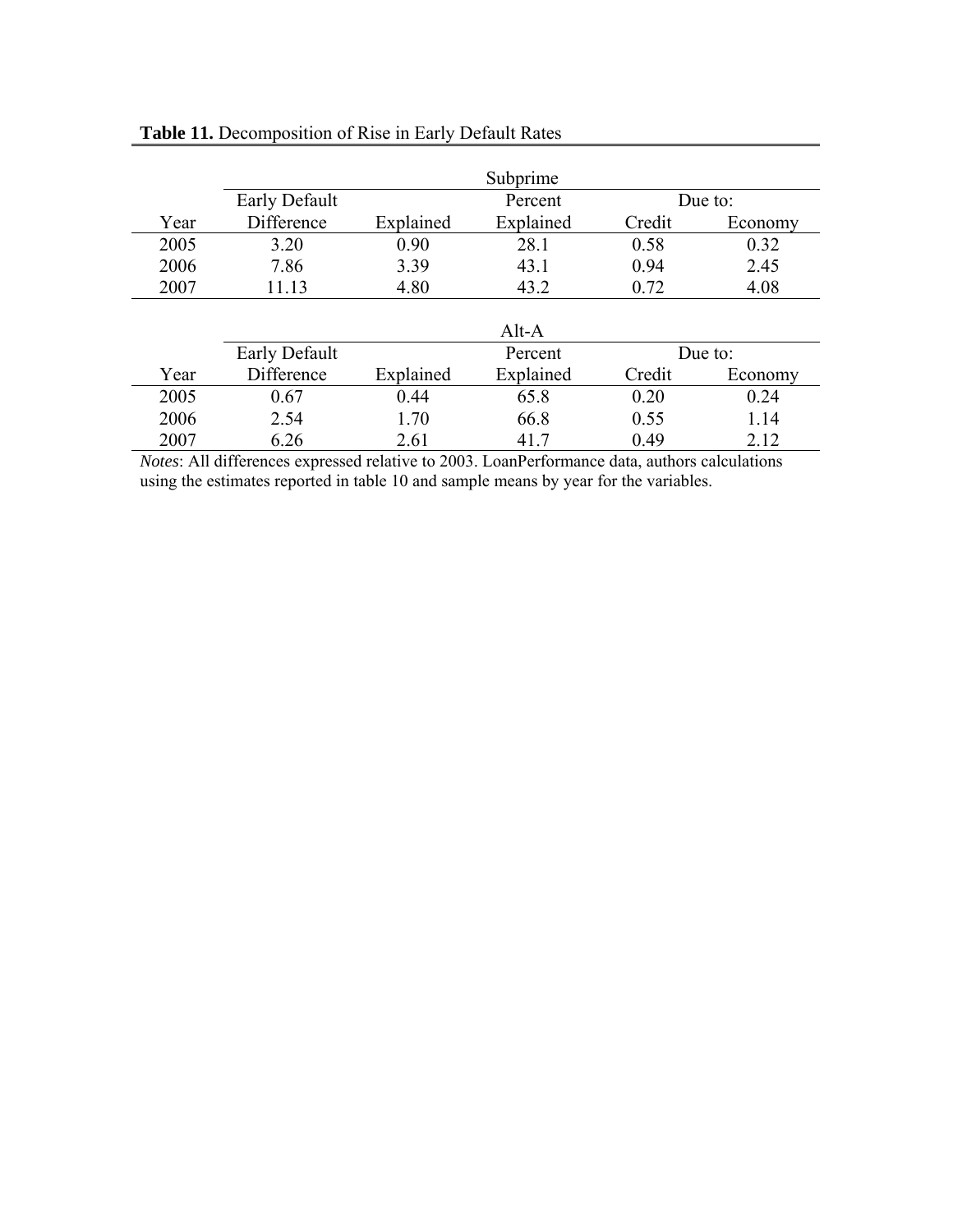|                          | Subprime |           | Alt-A  |           |  |
|--------------------------|----------|-----------|--------|-----------|--|
|                          |          | Standard  |        | Standard  |  |
|                          | Mean     | Deviation | Mean   | Deviation |  |
| Early default            | 6.61     | 24.84     | 2.06   | 14.20     |  |
| Loan size $(\$000)$      | 189.9    | 123.4     | 291.8  | 225.3     |  |
| Initial interest rate    | 7.86     | 1.43      | 5.60   | 2.18      |  |
| <b>LTV</b>               | 74.37    | 19.69     | 73.21  | 19.73     |  |
| $80 - 84$                | 0.105    | 0.306     | 0.079  | 0.269     |  |
| $85 - 89$                | 0.122    | 0.327     | 0.095  | 0.293     |  |
| $90 - 94$                | 0.098    | 0.297     | 0.099  | 0.299     |  |
| $95 - 99$                | 0.114    | 0.318     | 0.103  | 0.304     |  |
| $100+$                   | 0.018    | 0.133     | 0.028  | 0.165     |  |
| <b>DTI</b>               | 28.92    | 19.68     | 16.41  | 19.10     |  |
| $40 - 44$                | 0.150    | 0.357     | 0.098  | 0.298     |  |
| $45 - 49$                | 0.188    | 0.390     | 0.051  | 0.221     |  |
| $50+$                    | 0.083    | 0.276     | 0.018  | 0.132     |  |
| <b>FICO</b>              | 617.49   | 60.54     | 708.37 | 48.10     |  |
| < 560                    | 0.184    | 0.388     | 0.001  | 0.034     |  |
| $560 - 589$              | 0.147    | 0.354     | 0.003  | 0.052     |  |
| $590 - 619$              | 0.188    | 0.391     | 0.010  | 0.101     |  |
| $620 - 649$              | 0.193    | 0.395     | 0.104  | 0.305     |  |
| $650 - 679$              | 0.138    | 0.345     | 0.177  | 0.381     |  |
| $680 - 719$              | 0.091    | 0.288     | 0.298  | 0.457     |  |
| Limited documentation    | 0.344    | 0.475     | 0.654  | 0.476     |  |
| No documentation         | 0.003    | 0.058     | 0.054  | 0.226     |  |
| Fixed rate mortgage      | 0.232    | 0.422     | 0.436  | 0.496     |  |
| Prepayment penalty       | 0.722    | 0.448     | 0.368  | 0.482     |  |
| Refinance – no cash      | 0.083    | 0.276     | 0.162  | 0.369     |  |
| Refinance – cash out     | 0.547    | 0.498     | 0.327  | 0.469     |  |
| Investor                 | 0.073    | 0.259     | 0.213  | 0.409     |  |
| $2nd$ – home             | 0.010    | 0.100     | 0.034  | 0.182     |  |
| House price appreciation | 9.559    | 9.138     | 8.402  | 10.108    |  |
| Local unemployment rate  | 5.126    | 1.309     | 4.851  | 1.260     |  |
| Origination year: 2001   | 0.053    | 0.224     | 0.027  | 0.163     |  |
| 2002                     | 0.088    | 0.284     | 0.050  | 0.218     |  |
| 2003                     | 0.149    | 0.356     | 0.093  | 0.290     |  |
| 2004                     | 0.228    | 0.419     | 0.189  | 0.391     |  |
| 2005                     | 0.264    | 0.441     | 0.302  | 0.459     |  |
| 2006                     | 0.197    | 0.397     | 0.287  | 0.452     |  |
| 2007                     | 0.021    | 0.142     | 0.052  | 0.221     |  |

**Table A1**: Descriptive Statistics

*Note*: LoanPerformance data, 1 percent random sample. Sample sizes: 75,051 subprime loans and 40,278 alt-a loans.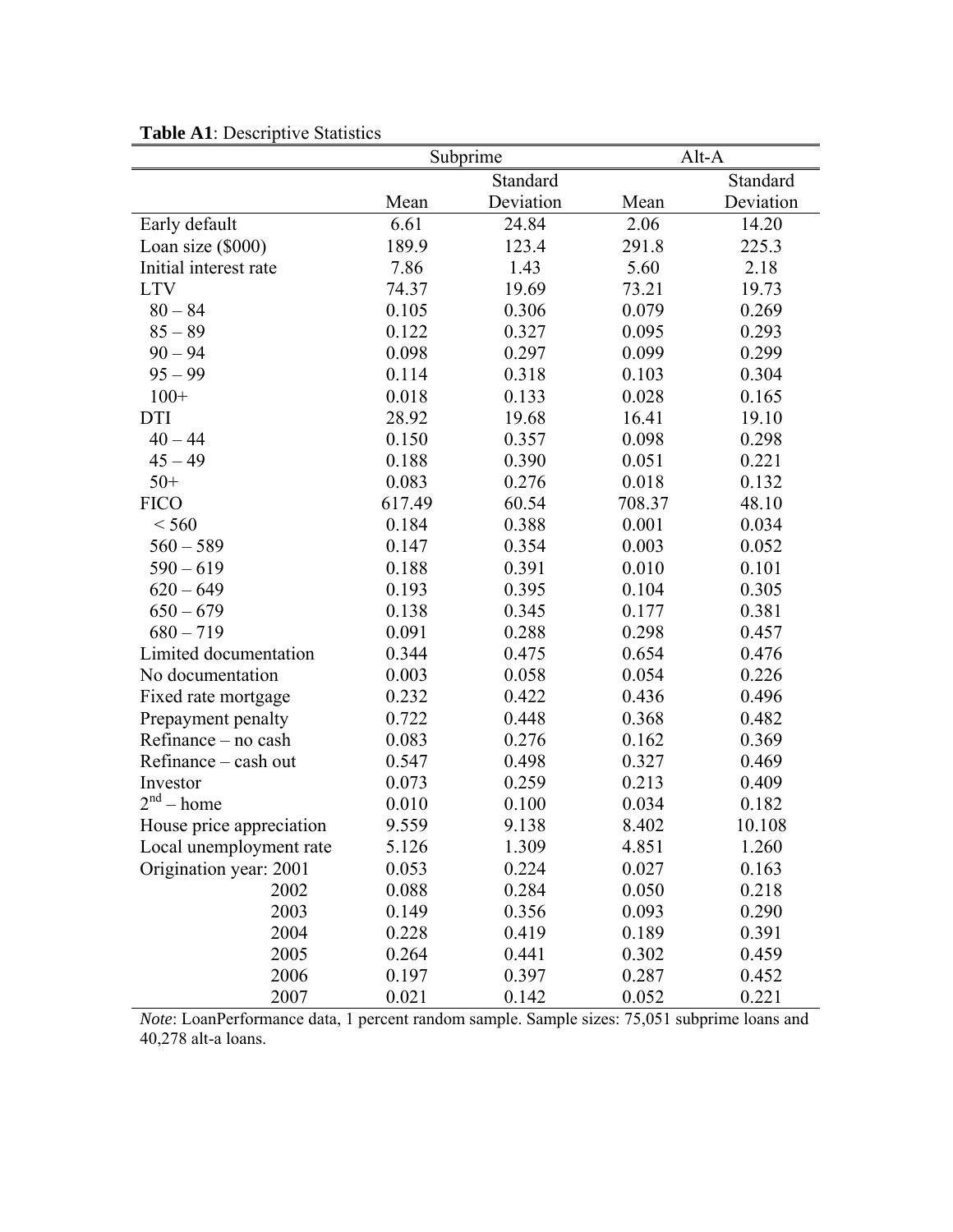|                             | Investor                                                 |        | Missing DTI            |        |  |
|-----------------------------|----------------------------------------------------------|--------|------------------------|--------|--|
| Variable                    | (1)                                                      |        | (2)                    |        |  |
| $LTV: 80 - 84$              | $-0.35$                                                  | (0.30) | $-2.50$                | (0.51) |  |
| $85 - 89$                   | $-1.41$ <sup>**</sup>                                    | (0.23) | $-2.67$ <sup>**</sup>  | (0.48) |  |
| $90 - 94$                   | $-6.53$ **                                               | (0.16) | $-2.29$ <sup>**</sup>  | (0.52) |  |
| $95 - 99$                   | $-7.03$ <sup>**</sup>                                    | (0.13) | $-4.31$ **             | (0.54) |  |
| $100+$                      | $-8.48$ **                                               | (0.12) | $-8.29$ **             | (1.02) |  |
| Investor $\cdot$ 95 - 99    |                                                          |        | $-4.15$                | (2.13) |  |
| Investor • 100+             |                                                          |        | 0.28                   | (6.08) |  |
| DTI missing                 | $-1.40$ <sup>**</sup>                                    | (0.19) |                        |        |  |
| DTI: $40 - 44$              | $-3.34$ **                                               | (0.22) |                        |        |  |
| $45 - 49$                   | $-3.01$ **                                               | (0.23) |                        |        |  |
| $50+$                       | $-2.25$ **                                               | (0.33) |                        |        |  |
| FICO: <560                  | $-9.97***$                                               | (0.13) | $-14.88$ <sup>**</sup> | (0.52) |  |
| $560 - 589$                 | $-8.74$ **                                               | (0.13) | $-10.44$ **            | (0.57) |  |
| $590 - 619$                 | $-8.23$ **                                               | (0.15) | $-9.93$ <sup>**</sup>  | (0.52) |  |
| $620 - 649$                 | $-6.94$ **                                               | (0.16) | $-10.52$ **            | (0.48) |  |
| $650 - 679$                 | $-4.99$ <sup>**</sup>                                    | (0.18) | $-7.84$ **             | (0.48) |  |
| $680 - 719$                 | $-2.21$ <sup>**</sup>                                    | (0.20) | $-4.29$ <sup>**</sup>  | (0.48) |  |
| Limited documentation       | $-0.55$ **                                               | (0.17) | $1.89***$              | (0.32) |  |
| No documentation            | $-4.98$ **                                               | (0.29) | $56.12$ **             | (0.63) |  |
| Fixed rate mortgage         |                                                          | (0.20) | $16.51***$             | (0.34) |  |
| Prepayment penalty          | $2.17^{*}$<br>-1.24 <sup>**</sup><br>-3.38 <sup>**</sup> | (0.18) | $-12.34$ **            | (0.31) |  |
| Refinance – no cash         |                                                          | (0.20) | $-2.91$ **             | (0.50) |  |
| Refinance – cash out        | $-5.03$ **                                               | (0.19) | $-3.58$ <sup>**</sup>  | (0.36) |  |
| Investor                    |                                                          |        | 0.62                   | (0.66) |  |
| $2nd$ – home                |                                                          |        | 1.89                   | (1.09) |  |
| House price appreciation    | $-0.16$                                                  | (0.01) | $-0.24$ <sup>**</sup>  | (0.02) |  |
| Investor • house price appr |                                                          |        | $0.10*$                | (0.05) |  |
| Local unemployment rate     | 0.05                                                     | (0.07) | $-0.69$ **             | (0.13) |  |
| Mean of dependent variable  | 12.21                                                    |        | 37.57                  |        |  |

**Table A2.** Probability of an Investor and Missing DTI

*Notes*: Probit marginal effects with standard errors given in parentheses. Leftout year is 2003. LoanPerformance data, 1 percent random sample. Year effects and six property effects are included. Each marginal effect reflects a percentage point change in the dependent variable.

\*\* significant at the 1 percent level<br>\* significant at the 5 percent level